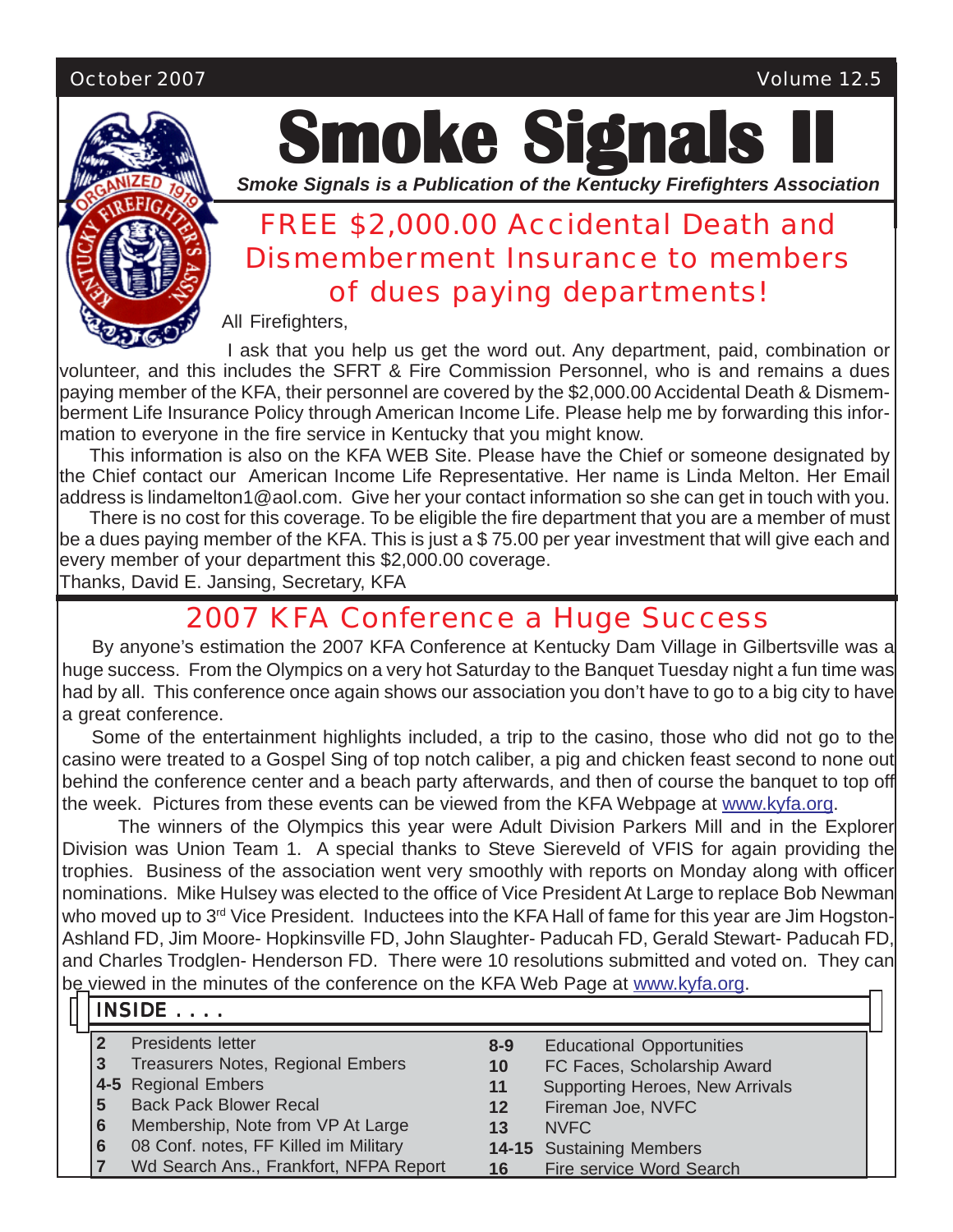

#### **Notes From The President's Desk John Daley**

By way of introduction, my name is John Daley and I have the distinct plea-

sure and honor as serving as your President of the Kentucky Firefighters Association for the coming year. Throughout my 36 year fire service career I have served in many roles and capacities. I trust my background will assist me in knowing your issues and working for and with you.

I believe that our mission as firefighters and emergency responders is to help others. Unfortunately, we sometimes need help also, and the help **we** need is oftentimes forgotten. That is why organizations like the KFA exist. If we don't help ourselves, who will? Let us know what you need, we want to assist you. Through legislation, programs, member benefits, and personal support, we are here for the fire departments, firefighters and emergency responders of Kentucky. If you are not a member of the KFA please join us and assist in working for our service, the service we love and are willing to give our lives for.

I want to take this opportunity to thank Troy Newcomb for the tremendous job he did throughout his term on the executive board and especially this past year as our President. Troy's legacy will not only live on in the KFA through the new honor guard but through the goodness he exhibited and the friendships he established.

Congratulations to the 2007 KFA Conference staff for putting on a tremendous KFA conference with true "Western Kentucky Hospitality". Thanks to all involved including Missy Newcomb, the Grand Lakes Fire & Rescue Department, and the Pennyrile, Jackson Purchase, Green River and Barren River Firefighter Associations. Your effort is truly appreciated.

I would like to announce that the E-Board has approved the hiring of Gerald Stewart and Mike "Howdy" Kurtsinger as the KFA lobbyists for this year's session of the Kentucky General Assembly. It promises to be a busy year in Frankfort. Everyone's effort will be needed to continue necessary enhancements so that we can work efficiently and effectively. Your assistance will undoubtedly be called upon through attendance in Frankfort or phone calls to your legislators. Please be prepared when the call comes and let us leave no doubt in our legislator's minds that the power in Kentucky belongs to the people, and the FIRE-FIGHTERS.

I also want to take this time to offer sincere thanks to Dave Jackson for his effort as the KFA's lobbyist in Frankfort and legislative chair for the past 3 years. Dave's commitment and sacrifice on our behalf is a true testament to his dedication and love of the Kentucky fire and emergency service. Thank you, Dave.

In closing I want to express what an exciting time this is to be involved with the fire service in Kentucky. So many opportunities in training, physical fitness and education are available. Programs, benefits, and opportunities for advancement are at a never seen before level. Take advantage of every opportunity by staying committed and involved. Support the KFA and all the other Kentucky Fire Service organizations.

The Kentucky Firefighters Association is one of the oldest state-wide organizations of its kind in the nation. Established in 1919, the KFA has consistently worked for improvements in the working conditions and lives of our "hometown heroes". Make sure your department is a member. Personal memberships are also available. Become a member today. Help shape the future of the Kentucky Fire Service and help us help you. For more info check out our website at www.kyfa.org or notify any KFA officer or member. We want you and we need you.

See you down the road and remember………. BE SAFE OUT THERE !

Sincerely, *John W. Daley* John W. Daley KFA President

# Words of Wisdom

Find something in life that you love doing. If you make a lot of money, that's a bonus, and if you don't, you still won't hate going to work.

Jeff Foxworthy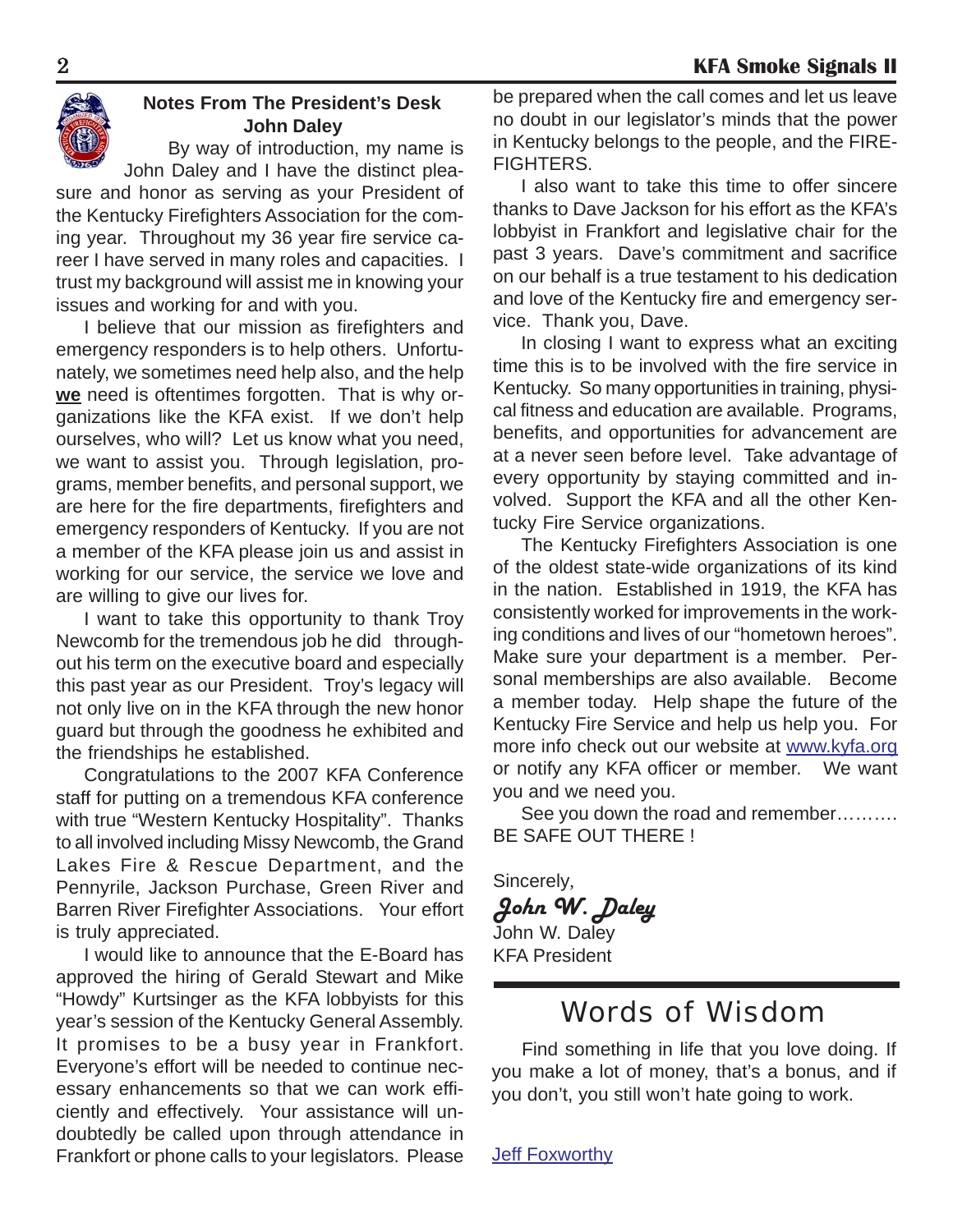

#### Treasurer's Notes by Terry Keller

Hello from Northern Kentucky. I would like to take a minute to thank everyone in the state who supported me for re-election to the treasure position. I enjoy doing this position. There are many things going on in the state. The KFA will be one of the sponsors for the Fallen Firefighter Memorial 5K Run/Walk to be held Saturday, October 13th, 2007. Get behind this fun event and support the maintenance of the Firefighters great Memorial wall, at Juniper Hills Park, in Frankfort. If you have never been to the park to see the Memorial, please join us on October 3rd for the memorial service.

The dues notices have been sent out. Remember the new benifit that your membership can enjoy if your department just pays, the \$75.00 dues. KFA has joined with an insurance company, which will pay a \$2,000.00 death benifit to any members family of a firefighter killed in an accident. No cost to the member. You just have to be an active member in your local fire department, and that department has to be a dues paying member of the KFA.

There are 29 departments that have paid their dues for the 2007-2008 year. There are 8 Personal Memberships paid since the conference, and there are 6 Sustaining Memberships paid since the conference, bring that total up to 46 Sustaining Memberships. These companies support the KFA in their efforts to bring the best Firefighting and Emergency Medical Service to the Commonwealth of Kentucky as can be. If your department is purchasing any new equipment, please check the list of sustaining members and give them a chance to quote your department a price.

President Daley is traveling around the state, trying to make as many fire schools and associations meetings as he can. The only way the Executive Board can know what your issuses are, is if you contact them. If you have questions or concerns with what is going on in the state, the Executive Board can help your department solve them. The KFA works very close with the Fire Commission. KFA will have two people in Frankfort during the legislative session, watching bills pertaining to the fire service and EMS. KFA has been working with the KPFA on legislative issuses to better the fire service in the Commonwealth.

Until I see you next time, stay safe, pray for our Service Men and Women, and most of all pray for our Brothers and Sisters in the Fire Service and Police Departments.

**Terry Keller,** Treasurer

# REGIONAL EMBERS



**Jackson Purchase Firefighters Association** Richard Tapp President

Greetings from "Far Western Kentucky" and the Jackson Pur-

chase Firefighters Association. As I began to type this article for the October issue of Smoke Signals II, I suddenly realized that the fall season is upon us. Even with the cooler nights and less humid temperatures of late it had not dawned on me that the fall season was rapidly approaching. I, for one, am extremely pleased and grateful for the change and for this beautiful season. This is definitely my time of the year. Should anyone hear me complain of being cold, please feel free to place your foot abruptly in my derrière. I have just about had all of the fun and enjoyment that I can stand during the glorious, hot, humid days of summer 2007!

On behalf of past KFA President Troy Newcomb and the men and the women of the entire KFA West Region I would like to express my sincere appreciation and gratitude to everyone that worked, attended and participated in any manner in KFA 2007 at Kentucky Dam Village State Park in "Far Western Kentucky". The men and the women of the West Region worked hard, played hard and did our utmost to ensure that everyone had a good time and enjoyed their brief stay in "Far Western Kentucky". Thank you for being in attendance and we would welcome you back at any time.

Congratulations are also in order to all of the recipients of the 2007 fifth annual class of the KFA Hall of Fame. It is fitting and proper that we honor these recipients that have given so much of themselves to advance the goals and purposes of the Kentucky Firefighters Association. I do not believe that anyone, other than maybe John Daley and his

 *"Regional Embers" continued on next page . . .*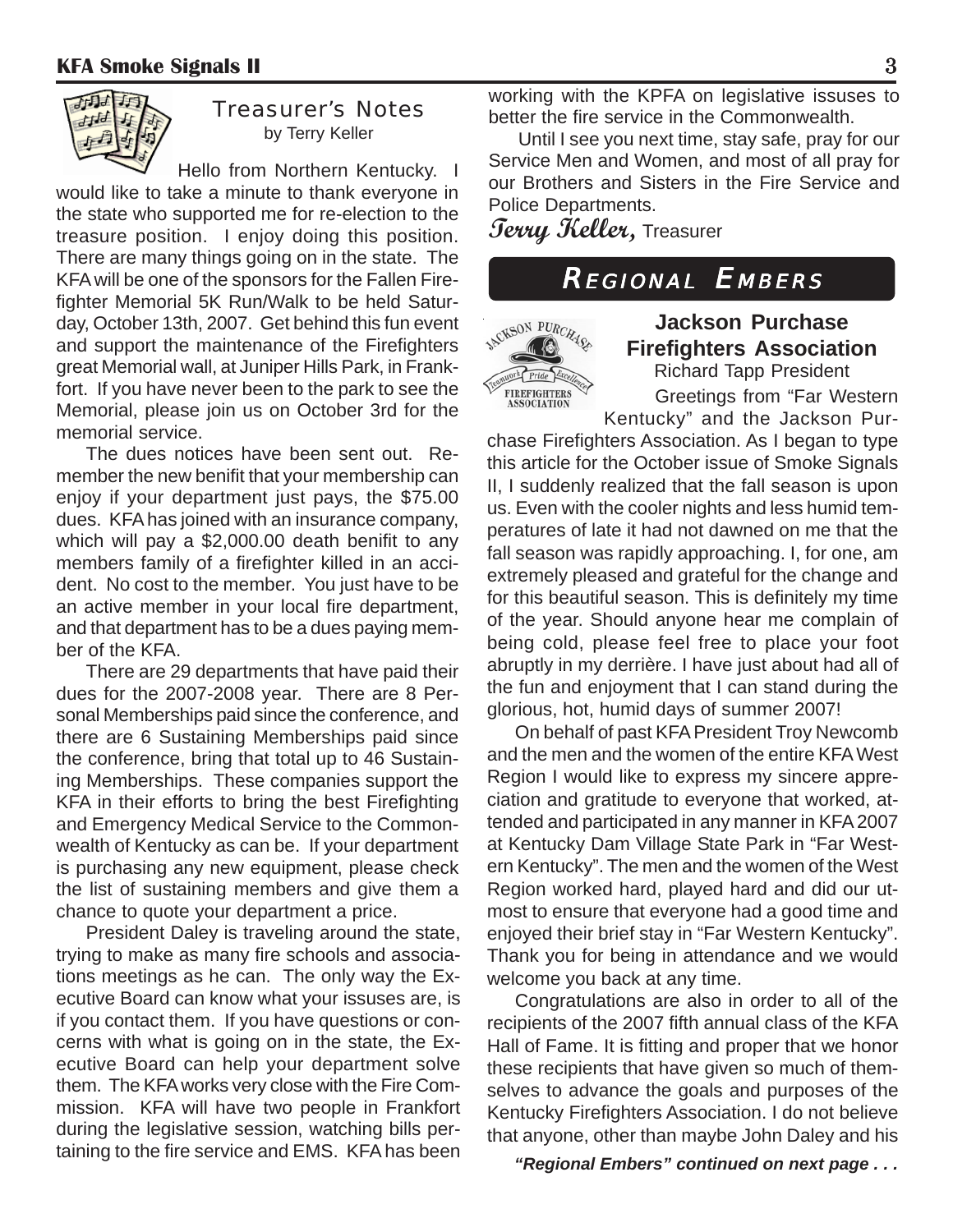#### *'Regional Embers' continued . . .*

committee, could have envisioned that this ceremony would become one of the highlights of the KFA Annual Conference. The JPFA is extremely proud of Chief Gerald Stewart on his induction into the Hall of Fame. Congratulations to Chief Stewart from all of us!!

I hope that every firefighter in the State of Kentucky participated in or at least paused and paid tribute to all of the emergency services personnel that lost their lives or were injured on September 11, 2001. These personnel gave the ultimate sacrifice performing their assigned task on that fatal day in our history. I fear that as time passes many of us will forget these folks. We must never forget them and what they did that day.

The dates for the 2008 JPFA Annual Fire School have been set for April  $4^{TH}$ ,  $5^{TH}$  and  $6^{TH}$ , 2008. The school will be conducted at Kentucky Dam Village State Park in Gilbertsville, KY. Chad Campbell of the Grand Lakes Fire Department will chair the annual fire school in 2008. Chad and the annual fire school committee are already making plans for your arrival and your attendance at the 2008 school. Mark these dates on your calendar now and plan on being in attendance.

The JPFA semi annual meeting and election of officers will be conducted on November 6, 2007 at the Reidland Farley Fire Department. JPFA President Chief Richard Tapp would like to invite all members of the JPFA to be in attendance to assist the JPFA in charting the course for 2008. We need your help and your input.

**REMEMBER 911 – WAVE THAT AMERICAN FLAG – GOD BLESS AMERICA REPEAT THE PLEDGE OF ALLEGIANCE – PRAY FOR OUR SERVICE PERSONNEL**

Paul (S. Billings



#### **Dixie Firefighters Association** LuAnn Mink President

The Dixie will host its annual memorial banquet and awards meeting on October 25 at Bowen Training Center 630 College Street Road Elizabethtown KY. For more information call toll free 888-234- 7201 or local 766-5238. If you have a member of your department who has passed away in the last year make sure to contact the office with the name.

#### **News from the Green River Firefighters Association / Area 3 State Fire Rescue Training**

Submitted by Jimmy VanCleve and Bryant Stiles

Greetings from the Green River / Area 3 region of Kentucky. We had a great time in real West Kentucky for the 2007 Kentucky Firefighters Association Conference. President Troy Newcomb and his whole support team deserve a standing ovation for a great conference.

The Green River fire departments were proud to be able to assist with the Conference in several ways, including the Sunday night barbecue. The Area 3 Fire Rescue Training staff assisted with the on-site registration process. Chief Mark Luckett again lead the Resolution Committee, which is at the heart of how we deal with issues during the conference.

Thanks to the Hall of Fame Committee for selecting Retired Chief Charles Trodglen as a 2007 inductee. Chief Trodglen was instrumental in developing our Association. Our devotion to life safety education began with his leadership.

There are so many great leaders within KFA that it is difficult to recognize individuals. We have watched another year where Secretary David Jansing's leadership is a foundation of the Association. Dave, we thank you for your efforts.

We are proud to have Chief Bob Newman as the 3rd Vice President of the KFA. Chief Newman has served the Commonwealth's fire service well in his role of KFA Vice President at Large and we look forward to his continued leadership on the KFA Board.

In other news, the Kentucky Emergency Services Conference was held in Owensboro on September  $4<sup>th</sup>$ ,  $5<sup>th</sup>$ , and  $6<sup>th</sup>$ . This Conference is hosted by three organizations, the Kentucky Emergency Management Association (KEMA); the Association of Public Safety Communications Officials (APCO); and the Kentucky Emergency Number Association (KENA). We provide logistical assistance for this Conference and we thank the three Associations for allowing us to be a part of their Conference.

While this issue of Smoke Signals is being printed, the 2007 Kentucky Emergency Medical Services Conference will be held in Owensboro. The Kentucky Ambulance Providers Association (KAPA) and several other organizations sponsor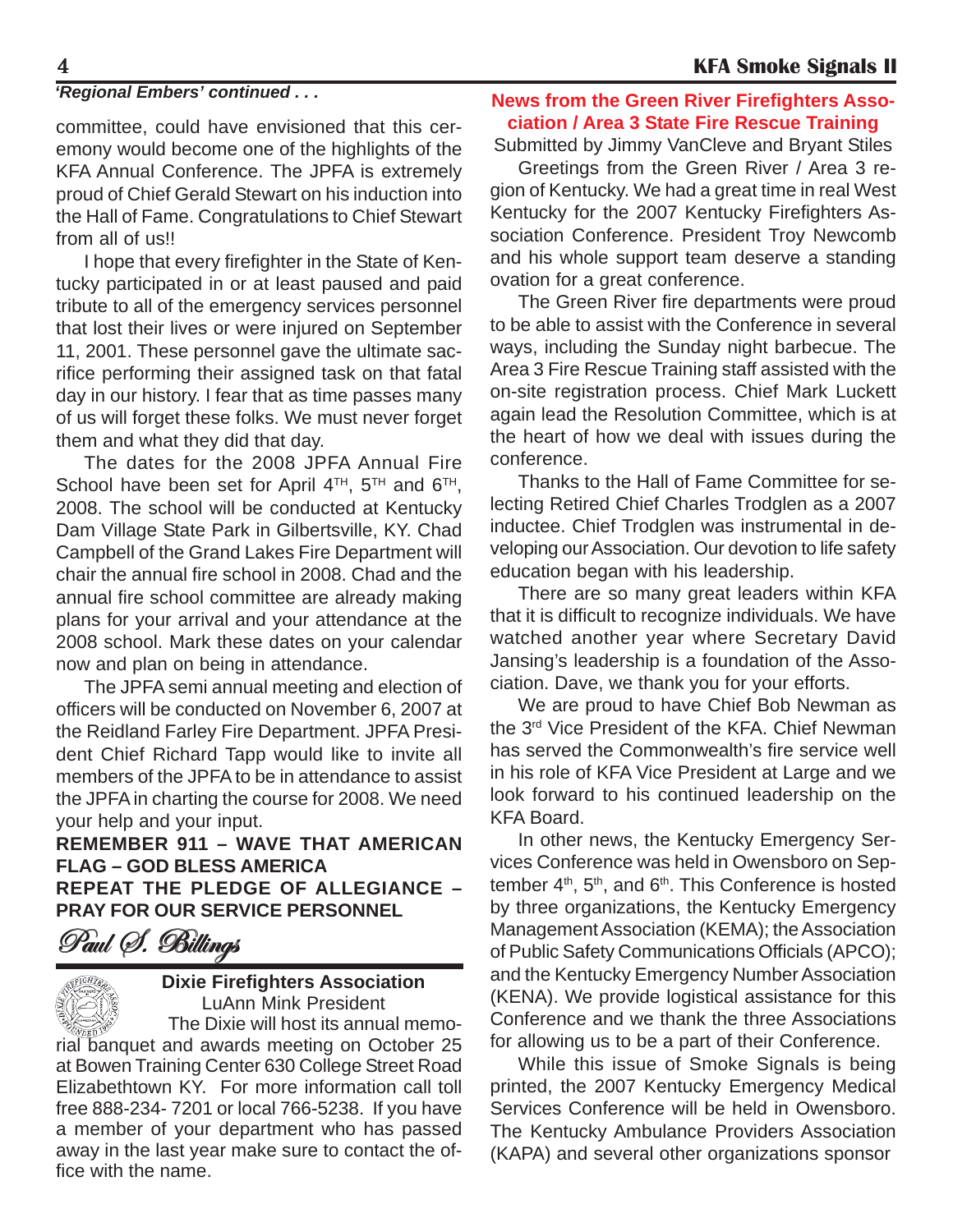this Conference. We provide logistical assistance for this Conference.

The 2008 Officers School is scheduled for February  $22^{nd} - 24^{th}$ , and we ask for your support again this year. The Officers School is a success because so many organizations come together at one time and we appreciate each and every person and organization who participate.

We welcome Mark Henderson to our Executive Board as our Association Secretary. Mark is with the Moseleyville Fire Department in Daviess County.

The Green River Firefighters Association Executive Board attended the Green River Area Development District's Annual Dinner on September 10<sup>th</sup>. State Senator Jerry Rhodes was recognized as the Elected Official of the Year. Senator Rhodes is a great friend to the fire service and we were proud to be there when he was recognized.

Pete Wagstaff has moved into the Area 3 Industrial Specialist Position. Pete was already teaching as a member of the Area 3 Field Staff. Pete is an Officer with the McLean County Central District Fire Department.

It was great to see the national Firefighter's Combat Challenge come to Kentucky. Lexington was a great place to host the event. Byron McDonald from Owensboro Fire Department was one of the winners during the weekend. Another competitor from Area 3 was Jordan Kreisle from the Henderson Fire Department. Several members of the Area 3 staff and Thomas Brown from the McLean Eastern District Fire Department assisted with logistics during the competition.

#### **Pike County Firefighters Association** Randy Courtney, President

Well I am writing this article on the heels of finishing the  $18<sup>th</sup>$  Annual Pikeville / Pike County Regional Fire and Rescue School. This was a new beginning for us because we were trying a new location and new time of the year. I think we made the right choice. We had a total of 591 in attendance which is up about 125 from last year, and the new location was great. We had out grown Pikeville High School and so we moved to the Pike County Central High School and this campus just fit us like a glove.

We offered 20 class this year that had something for the youngest firefighter right up to the most experienced fire officer. This year was a first for us doing our school in September, we wanted to get out of July because it was so hot and was limiting the types and number of outside classes we could offer. During the average September weather it wouldn't have been this hot but this year it was. We had to suck it up and go for it because we already had all this outside activity planned and dispite the hot weather it all went well.

I want to thank Greg Gray and Cheryl Fannin with the KCTCS area 11 staff, Chuck Maynard with Pike Co GIS, the board members of the Pike County Firefighters Association, and the vendors, and instructors. With out all these people putting forth a great deal of extra work we would not have had such a great school. We also partnered with Med-Flight this year and it was a great success. It looks like we have found a new home at Pike County Central High School and the September dates are looking good for us. I will have more on the success of our school in the next letter until then stay safe and be careful.

## **Randy Courtney,** President

#### **Shindaiwa Inc. Announces Recall of Backpack Blowers Due to Fire Hazard**

WASHINGTON, D.C. - The U.S. Consumer Product Safety Commission, in cooperation with the Shindaiwa Inc, announced a voluntary recall of the Shindaiwa Backpack Blowers. Consumers should stop using recalled products immediately. **Hazard:** The muffler's outer shell can melt allowing exhaust gas to exit from the bottom or back side of the muffler. The exhaust gas may cause damage to the fuel tank creating a possible fire hazard for the user. This recall involves Shindaiwa Models EB630 and EB630RT. All models up to serial #7025018 are included. After serial number 7025018, the leaf blower has been upgraded with stainless steel muffler shells

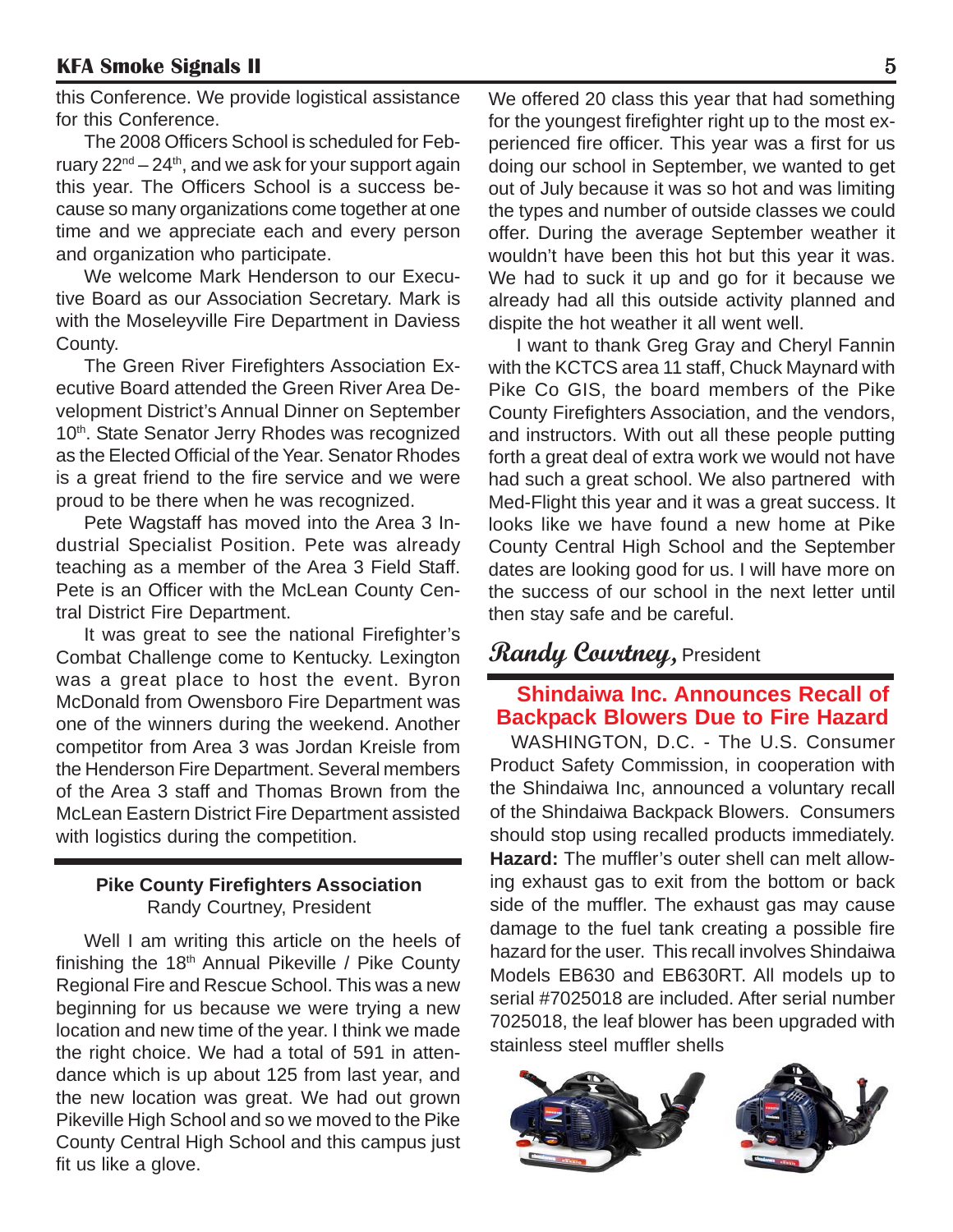## **2008 Conference Notes**

The 2008 KFA Conference will be held in Northern Kentucky. One of the projects for the conference is to make quilts, for each Region of the State. To help us with this endeavor, we would like to receive a patch from each department in the state (approximately 850 departments). If possible please send one of your department patches and a note stating which regional association you are a member of (ie: Green River, Dixie, JacksonPurchase, etc.) so we will get your patch on the appropriate quilt.

The quilts will be on display at the conference. To help us, we would like the patches as soon as possible, so that we can get started on this project immediately. Thank you in advance for your cooperation.

Send the patches to:

Ryland Heights Fire/EMS, 10041 Decoursey Pike Ryland Heights KY 41015, Attn: Captain Rick **Hopple** 

Yours in the Fire Service,

**Rick Hopple** Captain Rick Hopple

# Membership is Important!

Michael E. Hulsey<br>The K F A would like to thank the following Vice President At Large<br>people who have paid for a Personal Membership. It is with friends of the fire service like these people, that the K F A can provide the services firefighters enjoy. Thanks to Mary Adams, Dale Edmonson, Terry Keller, William Leslie, Gene Raake, Terry Ridgley, Carl Shanko, Pat Tuemler and Woody Will. Thank you for being our friends.

Personal memberships receive 6 copies of the Smoke Signals II, a Skull Cap, and a Sticker to put on your car or house door. A personal membership may be obtained by going to the KFA website at www.kyfa.org, printing the membership application, and sending it along with \$25.00 to the K F A treasurer Terry Keller at 237 Ludford St. Ludlow, Ky. 41016. By supporting the KFA you are supporting the future of the only organization that represents paid, volunteer, all ranks in all 120 counties of Kentucky. You depend on the KFA. The KFA is also depending on YOU!

#### **Vice President at Large** Mike Hulsey

I want to take this time to thank all of the members of the KFA for their support. I am going to do the best that God will allow to serve the Firefighters of this great Commonwealth. I am looking forward to having a role in representing and supporting all of the Firefighters with the E-Board of the KFA.

During this two-year tenure I am going to do my best to attend as many association meetings across the state as possible. I want to hear from the firefighters of the state, so that I may address the needs and wants. I am a firm believer that together we are a mighty giant, separately we are as grains of sand on the beach. With that all members of the KFA need to show the benefits and encourage those departments that are not members how important their support of the KFA is by becoming members.

With President Daley's lead we are going to accept the many challenges that are going to arise from the upcoming legislation session. By joining with the KPFA, Fire Commission, Fire Marshall's Office, Ky Chief's Association, etc. we can accomplish much.

Thank you and may God Bless you



# **Firefighters Killed in Military Service**

Your KFA in conjunction with the Fire Commission, Kentucky Association of Fire Chiefs, and Kentucky Professional Firefighters Association have built a memorial for those firefighters from

KY killed while serving in the military. Each organization has split the cost of the memorial. The memorial was finished last month and will be ready for the October 2007 Memorial Service.

We now need your help. We are looking for the names of Kentucky firefighters who died in the line of military duty while serving in our military after 1990. Send your information to: Wallace Possich, 314 W. 2nd Street, Frankfort, KY 40601 or E-Mail: wallace.possich@kyfa.org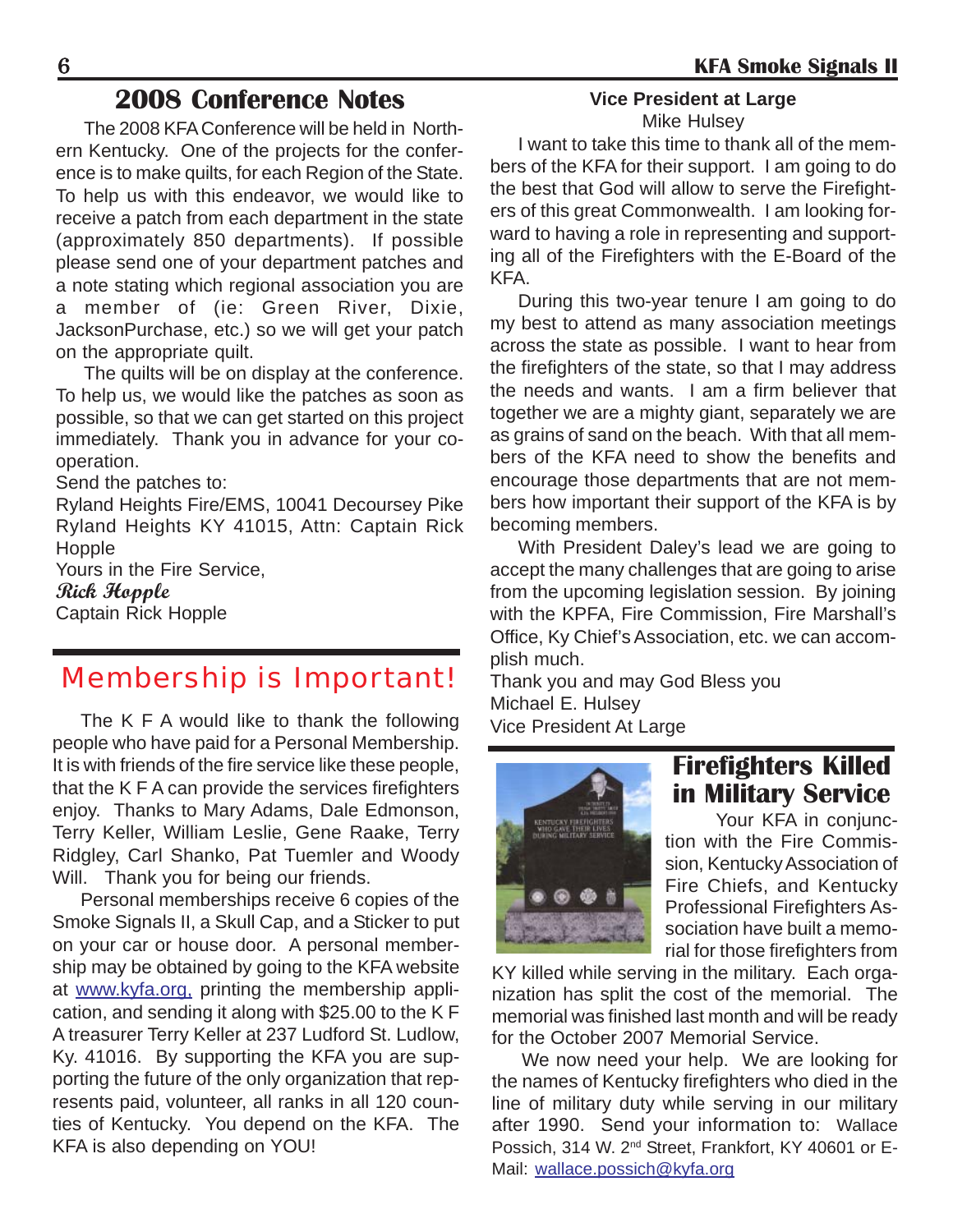# **KFA Smoke Signals II** 7 **FRANKFORT REPORT**

By David Jackson

To all of the firefighters in this great Commonwealth of Kentucky. This is my last article for the Smoke Signals. As most of you know that my contract was not renewed this year. I want each and everyone to know that what was accomplished in the past 3 years was not done by Gerald Steward and myself alone. Each and every one of you helped us by contacting your Senators and Representative when we needed your help.

I cannot thank everyone who has helped me but I must thank Bill Robbins, Allen Johnson, and Troy Newcomb for their support and friendship, and Gerald Stewart and the late Smitty for being there when I needed them.

We must stand strong and support Gerald and Howdy as they will be fighting the good fight for us.

I am glad that I have had the opportunity to serve the KFA and will continue to support the KFA in the future.

May God bless each and everyone!

## **David Jackson**

**Answers to last issues Word Search Puzzle**

Y **SELOPRETNEMRO** J L R R OCBT Q R E D D A L R E I P M O D E T W **P R O T E I N F O A M** K D G M G P I M C W P S G S Q U A D S T K M M B M NCTEXTANURL LNXMEO XAPVU OR JAXILLBEXHF XLOOT BP  $P$   $R$   $R$   $R$   $N$   $\sim$   $Z$  J FUF J ETEYRLNRTEZ AXBA Q/R E K S E R R R A V EXWAXL/K A Q E RE PR I S I MNVS A T LWNNRT DB|I|G|A|EUDBH\OXGXSXIXEXGXEXE/YUS G R P D R C W K Z O ZXG WXO S W R C G|E||R||R||H||R| N L (N/H/AXZXRXAXOXOXEXI\N L A E A C N VY LXLXTXGXNY F F Q|T||D||F||R||S||B||B*||T||*(J)|(A||/H||P|XE)|/N||XO||T||H||R P HDTUSBOZO<del>C</del>LAL XNPP K E A I H P O G D L T K P P WRWG M T RUNCLAFYAGSECF ZCBN T N P G K W Q N W P H M V R H L K L C

# **NFPA report finds more fires but fewer deaths in 2006**

*September 10, 2007* – Fire departments in the United States responded to an estimated 1.6 million fires during 2006. These fires caused 3,245 civilian deaths and 16,400 injuries, according to a National Fire Protection Association (NFPA) report released today. The number of fires increased slightly by about 3% from 2005 to 2006 while fire deaths fell 12% and fire injuries were down by 8%. The total number of people that died from fires in 2006 (excluding firefighters) was the lowest since NFPA began collecting this data in 1977, and 4% lower than the previous low of 3,380 in 2002. The number of fire death varies from year to year, with most of the variation in fire deaths occurring in communities with populations under 10,000.

NFPA's study, Fire Loss in the United States During 2006 (PDF, 154 KB) offers a detailed account of fire loss for the previous year and an analysis over time based on new information.

In 2006, the annual snapshot of fire loss in the United States showed that every 19 seconds a fire department responded to a fire somewhere in the U.S. Someone died every two hours and 42 minutes from a fire and someone was injured every 32 minutes. A fire occurred in a structure every minute, in a residence every minute and 16 seconds, and in a vehicle nearly every 2 minutes.

Direct property loss from fires in 2006 was roughly \$11 billion, an increase of 6% from 2005. Nearly \$7 billion of these losses resulted from fires in residential dwellings.

As in previous years, most fire deaths occurred in homes; home fires accounted for about 80% of all fire deaths. Eighty percent of all structure fires also occurred in the homes. One and two-family dwellings accounted for 58% of the structure fires and apartments accounted for 17%. In 2006, 2,580 people died from home fires, a decease of 15% from the prior year.

Although vehicle fires declined 4% from the previous year, they remained second to structures as the second leading cause of fire deaths in the United States in 2006. There were 278,000 vehicle fires that resulted in 490 deaths, 1,200 injuries, and \$1.3 billion in property damage.

Contact: Lorraine Carli, Public Affairs Office: 617- 984-7275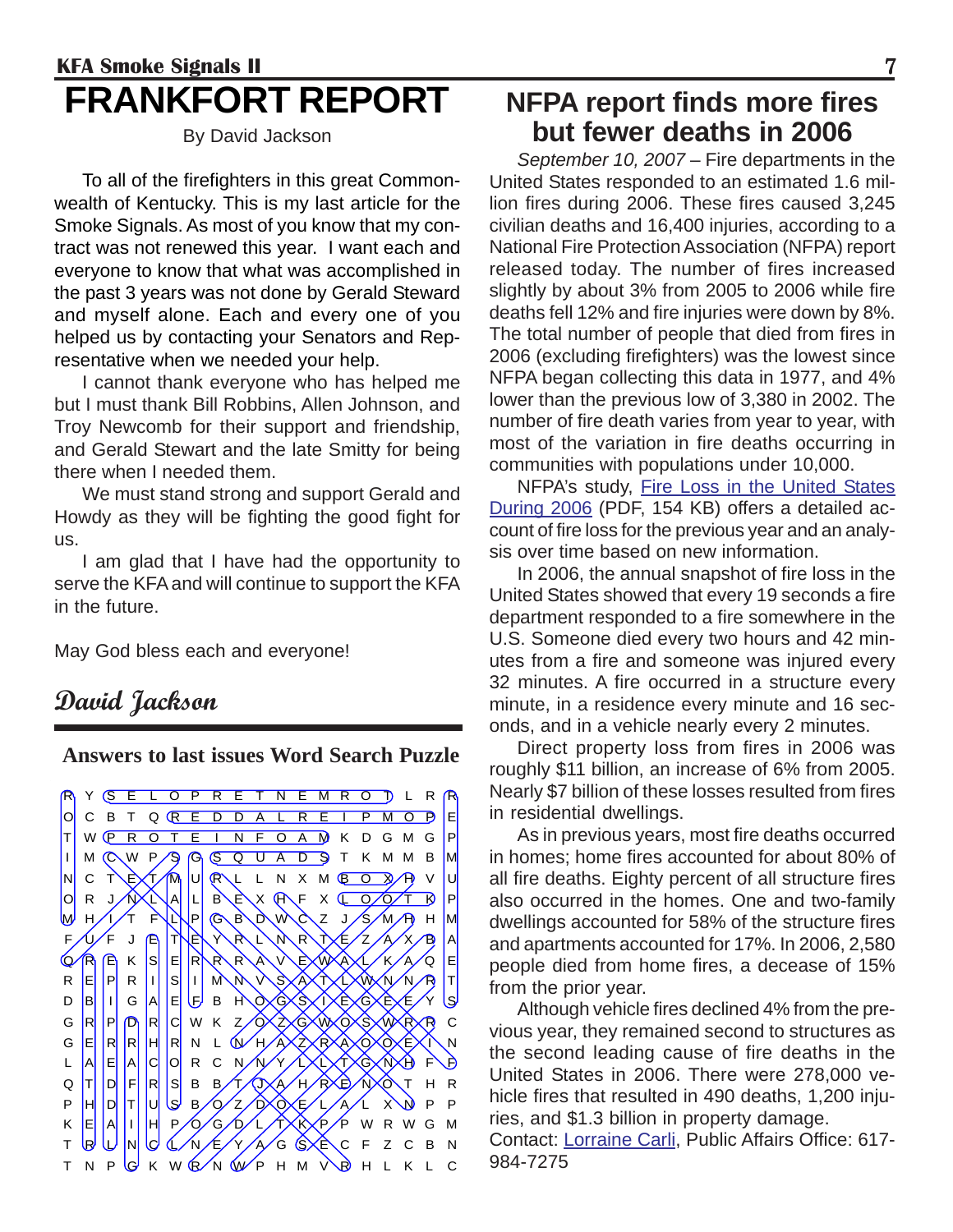# EDUCATIONAL OPPORTUNITIES

# Meade County Fire School

October 6-7, 2007 Meade County High School **Registration \$20**

Classes include:

| 1. Big Water                                    | Sat & Sun |
|-------------------------------------------------|-----------|
| 2. EMT Continuing Ed                            | Sat & Sun |
| 3. Officers Class                               | Sat & Sun |
| 4. FF Safety & Survival                         | Sat & Sun |
| 5. Basic 16                                     | Sat & Sun |
| 6a. Chaplain Class                              | Sat Only  |
| 6b. Basic Rope                                  | Sun Only  |
| 7a. Basic Extrication                           | Sat Only  |
| 7b. Flammable Gasses                            | Sun Only  |
| $\sqrt{2}$ can call 270-422-5205 for info or in |           |

You can call 270-422-5205 for info, or just mail your registration to 103 Fairway Court, Brandenburg, KY 40108.

#### **Kentucky Community Crisis Response Board (KCCRB) Class Schedule**

10/11-12/07 Group Crisis Intervention 11/8-9/07 Strategic Response to Crisis

All classes held at Middletown Fire Station 2 at 10217 Shelbyville Rd Louisville KY unless otherwise noted. All classes have registration deadlines and fees. For more information go to the KCCRB website at http://www.kccrb.ky.gov/ or click on the link at kyfa.org.

### **Kentucky Fire Commission Meeting Schedule**

The Kentucky Fire Commission is comprised of 19 members and the Executive Director Ronnie Day. Scheduled meetings are held across the Commonwealth to conduct the business of the fire service. Scheduled meetings are as follows:

| Date/Time   | <b>Location</b>   |
|-------------|-------------------|
| Oct 11/2 PM | <b>Versailles</b> |
| Dec 6/6 PM  | <b>Versailles</b> |
|             |                   |

## **Buffalo Trace Regional Fire School October 19, 20, 21, 2007**

### **Maysville Community & Technical College**

Classes begin at 9 AM Saturday & Sunday registration begins at 4:30 PM on Friday at the MCTC lobby. For more information call 888-301-2946. Classes with less than 10 students registered by 10/12/07 will be cancelled. Classes Scheduled include:

**Class #1 Basic Firefighting** Sat & Sun (Full turnout Gear Including SCBA Required for this class.)

**Class #2 Hard To Get Hours**Sat & Sun

**Class #3 EMT Continuing Education** Friday Sat & Sun (This course begins at 5 pm on Fri day with an auto extrication class)

- **Class #4 Pre-Hospital Trauma Life Support** Sat & Sun (This class includes a \$15.00 fee that students will be responsible to pay.)
- **Class #5 HazMat WMD** Sat Only 9AM-12PM **Class #6 Water Supply** Sat & Sun
- **Class #7 Fire Control/Live Burn** Sat & Sun (Full NFPA compliant turnout gear and SCBA required for this class.)
- **Class #8 ATV Safety and Rescue** Sat & Sun (ATV, Helmet, Eye Protection Extrication Jumpsuite or Turnout Gear, Gloves and Leather Boots required for class.)
- **Class #9 Firefighter Safety** Saturday Only (Full Turn out including SCBA required)
- **Class #10 Firefighter Rescue** Sunday Only (Full Turn out including SCBA required)
- **Class #11 Kentucky Fire Commission: Moving Forward** Sunday Only
- **Class #12 Public Safety Partners: We Are In This Together** Saturday Only

There will be a free supper Saturday evening from 6 to 8 PM at the Maysville Fire Department provided by Maysville FD, Buffalo Trace Firefighters Association, and Wal Mart. The guest speaker will be William Goldfeder a 32 year vetern of the fire service. He is Deputy Chief of the Loveland/ Symmes Fire Department in Ohio.

#### Southeastern KY FF Assn. Fire School October 26-28, 2007

Classes will be held at the North Laurel Campus of the Somerset Community College located on US 192 in London Kentucky. For a complete list of classes call Marc Rudder at 888-234-0100 or local 606-862- 0318. You can email Marc at marc.rudder@kctcs.edu. Make sure to preregister to insure you will get the class you want.

# Words of Wisdom

There are some people that if they don't know, you can't tell them.

Louis Armstrong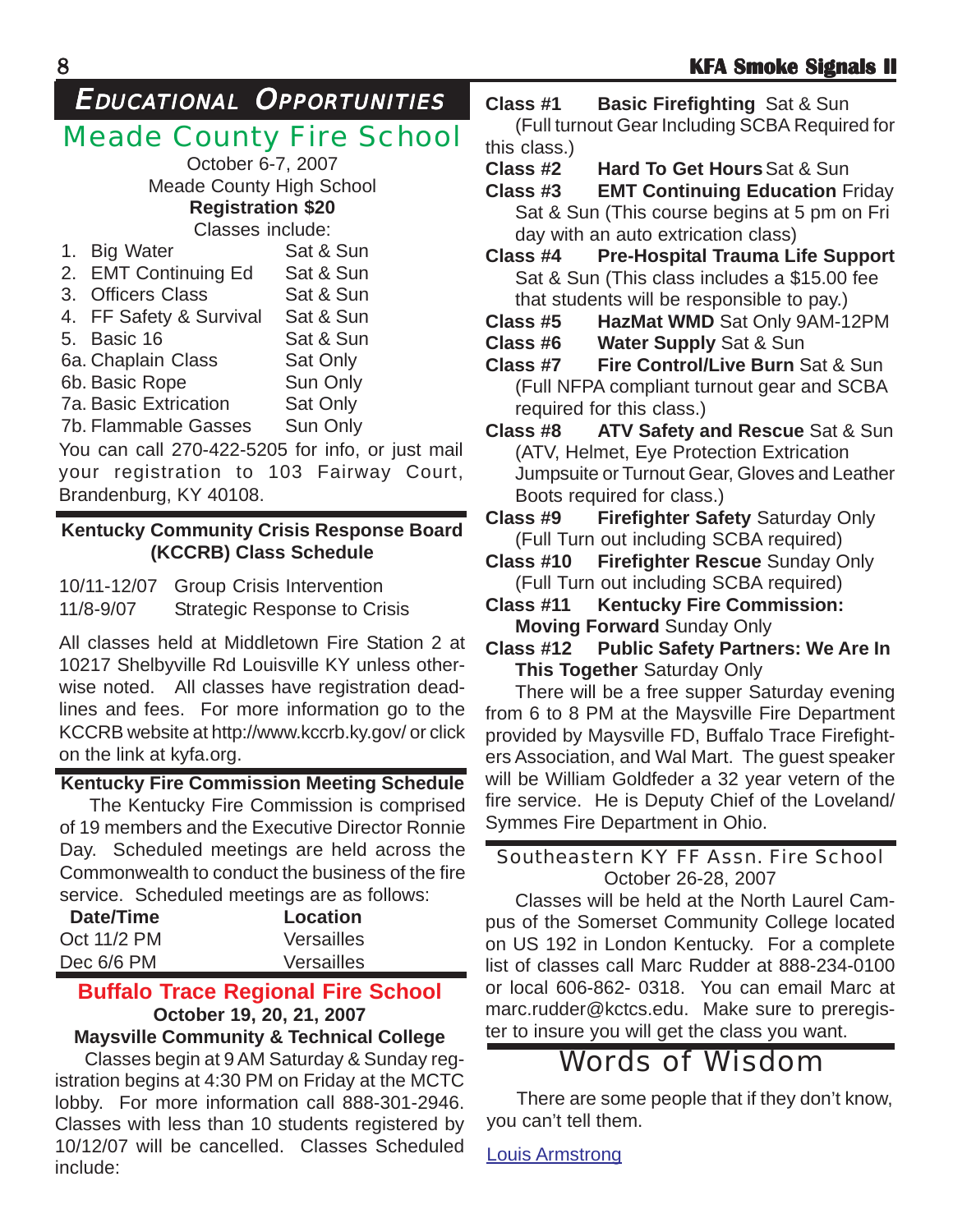#### *2007-08 IFSAC SKILLS TESTING SCHEDULE*

|                |      | <u>ZUUT-UU II UAU UNIEEU TEUTINU UUTIEDUEE</u> |              |
|----------------|------|------------------------------------------------|--------------|
| <b>Date</b>    | Area | Location                                       | Phone        |
| 10/13-14/07    | 5    | Elizabethtown                                  | 888-234-7201 |
| 10/27-28/07    | 14   | Somerset                                       | 888-234-1780 |
| 11/3-4/07      | 6    | Louisville Metro                               | 888-306-8064 |
| 12/8-9/07      | 4    | <b>Bowling Green</b>                           | 888-234-5760 |
| $3/1 - 2/08$   | 9    | Morehead                                       | 888-301-2946 |
| $3/8 - 9/08$   | 7    | <b>Highland Hgts</b>                           | 888-306-8101 |
| $3/15 - 16/08$ | 10   | Ashland                                        | 888-302-2833 |
| Spring 08      | 12   | Hazard                                         | 888-234-6759 |
| Spring 08      | 6    | Louisville Metro                               | 888-306-8064 |
| $4/5 - 6/08$   | 3    | Owensboro                                      | 888-306-8015 |
| 4/26-27/08     | 15   | TBA                                            | 888-234-3961 |
| $5/3 - 4/08$   | 2    | Princeton                                      | 888-306-7986 |
| 8/16-17/08     | 13   | TBA                                            | 888-234-0100 |
| $9/4 - 5/08$   | 6    | <b>IFSAC Site Visit TBA</b>                    |              |
| $9/13 - 14/08$ | 7    | TBA                                            | 888-306-8101 |
| 9/20-21/08     | 1    | <b>Calvert City</b>                            | 888-306-7901 |
| 9/20-21/08     | 15   | TBA                                            | 888-234-3961 |
| 9/27-28/08     | 11   | Pikeville                                      | 888-302-8935 |
|                |      |                                                |              |

Remember before you can be certified FFI you must complete Haz Mat Awareness and Haz Mat Ops before FF II. The above schedule is only the skills test schedule. Written test schedules will vary by area so make sure you contact the area office for written test schedule information.

As of March 1, 2007 the test fee schedule has changed. Each time you take the test you must pay a \$15.00 charge. Contact Duane Suttles for more information about written test location and dates at 888-301-2946.

# Instructors School

November 16, 17, 18, 2007

The Kentucky Instructors School will again this year be held at the Somerset Community College Laural County Campus 100 University Dr London, KY 40741-6737. One of the classes offered will be the required refresher couse the Fire Commission requires in order for instructors to maintain their instructor certification.

## **Cancer Support**

We are a network of Fire Department personnel who are cancer survivors, caregivers and volunteers willing to share our personal experiences with Fire Department members and their immediate family members who are faced with the challenging and often terrifying diagnosis of cancer. For immediate assistance call toll free (866) 994- FCSN. web at: www.firefightercancersupport.org



#### Area 6 Gets New Coordinator

State Fire Rescue Training Area 6 has a new Area Coordinator. Michael Wallingford, who has been involved with

Area 6 all his professional career, has been named the new Area Coordinator. Mike was the coordinator of Area 7 Northern Kentucky and is still coordinating that area until a new person is named to that position. Welcome to your new responsibility Mike. You can contact Mike at his office at 502- 213-4291 or 888-306-8064 or by cell at 859-391- 4922. Mike's email is Mike.Wallingford@kctcs.edu. If you are in need of fire rescue training services in area 6 please give mike a call.

#### **Greetings from Elizabethtown and the Area 5 Training Center!**

We have been working diligently to get several of the AAS in Fire/Rescue Science Technology degree program classes uploaded online through KYVU in time for registration for the Spring 2008 Semester. At this time, we are planning on offering the following: FRS 101- Introduction to the Fire Service (In modular format: FRT 100-FRT 105), FRT 124 - Hazardous Materials Awareness, FRT 125 - Hazardous Materials Operations, and FRT 158 - Company Officer. We believe that this will be a valuable tool in providing accessibility and flexibility to degree-seeking students statewide. Look for information on how to register for these classes in coming editions of Smoke Signals.

Upcoming events include: Meade County Fire School in Brandenburg on October 6 and 7; Marion County Fire School on October 13 and 14, IFSAC Firefighter I Skills testing on October 13; Firefighter II Skills testing on October 14. All of the IFSAC skills testing events will be held at the Area 5 Training Center in Elizabethtown; please visit our website for a link to reserve a spot for IFSAC skills testing.

The 2008 Dixie Fire School is in the planning stages; the dates of the school are March 7-9, 2008. We're planning on the biggest and best school yet, so mark your calendars! For the in-station training calendar and the most updated information on Area 5, please visit: www.sfrtarea5.org

*Casey Hall*

Area 5 Coordinator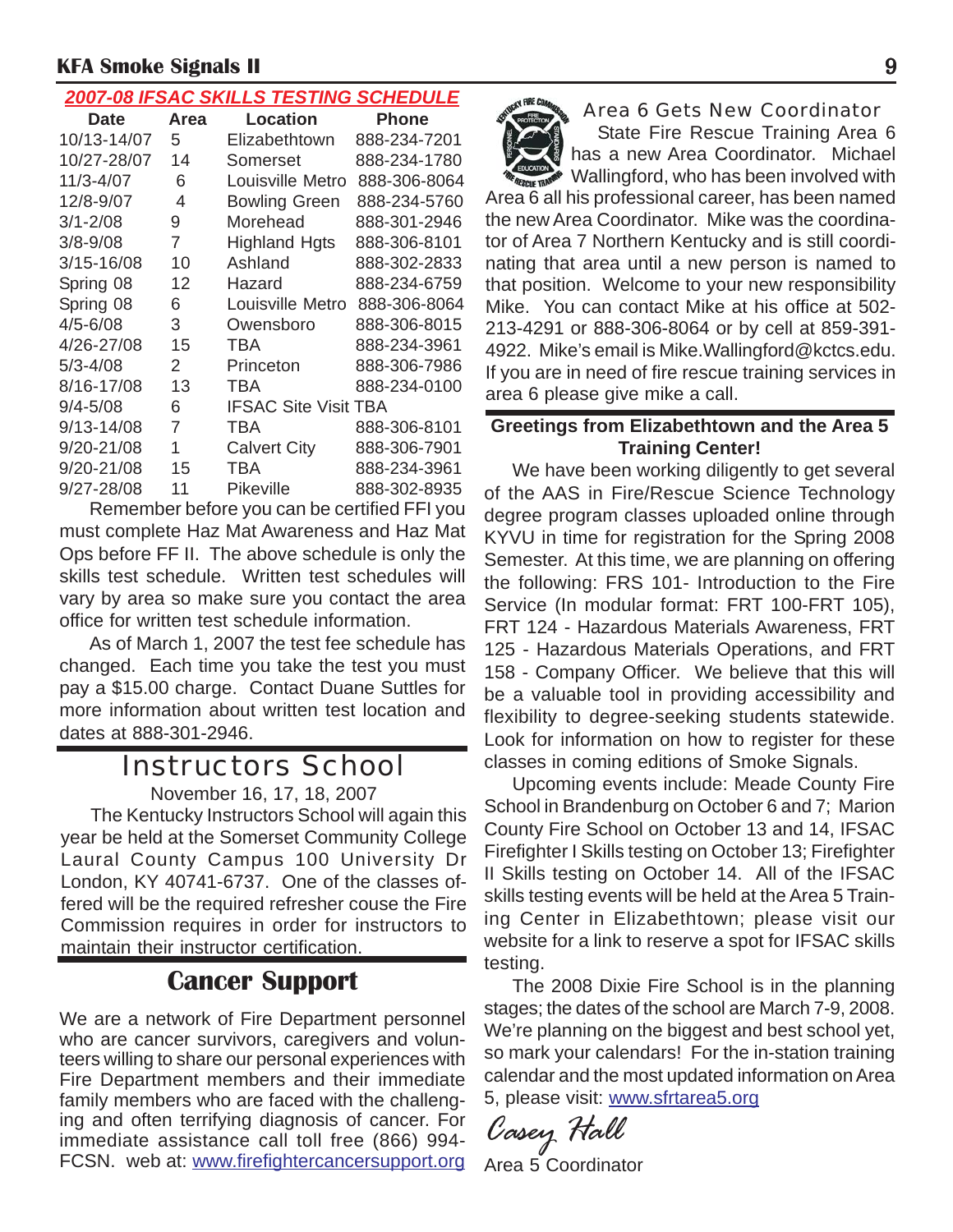#### 10 **KFA Smoke Signals II KFA Smoke Signals**



#### **The many faces of your Kentucky Fire Commission Staff**

Mary Elizabeth Adams Administrative Secretary I F.F. Training Program and Certificates



I have worked with KCTCS for eight years. I

worked with corrections for the first four years and then the last four years with the Fire Commission.

I am married to David Adams who is a teacher at Harrison County High School. We celebrated our 13<sup>th</sup> wedding anniversary this past June. I have a five year old son DeForest who is in the first grade this year.

My job responsibilities are working with the fire training system, taking minutes for the Commission meetings, correcting errors in the system, setting up instructor numbers, user id's and updating fire department information. I have also been working with KCTCS IT on a new fire training system. I am really looking forward to working with this new system and finding out what it can do. I love working with the firefighters and the departments across the state.

Outside of work I like to fish, going camping, and spending time with my son. Fall is my favorite time of year. There is nothing more beautiful than the mountains of Eastern Kentucky when the leaves begin changing colors.

I love working with the Fire Commission. We are like one big family here. Everyone is willing to pitch in to help each other. That is what makes our group so special.

God Bless.

# Words of Wisdom

Faith is taking the first step even when you don't see the whole staircase.

Martin Luther King, Jr.



#### **KFA AWARDS SCHOLARSHIPS**

 The Kentucky Fire Fighters Association has awarded another scholarship to a Kentucky Firefighter. At the regular Executive Board meeting on Tues-

day, July 31<sup>ST</sup>, 2007 at the KFA 2007 Annual Conference in Gilbertsville, Kentucky the KFA Executive board approved a KFA scholarship for Michael T. Thompson of Villa Hills, KY. Michael is a member of Crescent Springs/Villa Hills Fire and EMS.

Michael T. Thompson will begin his studies at Eastern Kentucky University in the fall semester of 2007.

Congratulations to Michael T. Thompson on being selected as a recipient of a KFA scholarship. The entire membership of the Kentucky Firefighters Association is extremely proud of this young man and wishes him the best of luck and success in his educational endeavors.

The KFA currently provides seven scholarships for Kentucky Firefighters and/or their dependents. Brandon Harvey Breeding Fire Department Brandon Griffith Big Sandy Fire Department Jacob Warren Hendron Fire Department Ryan Rose Russell Fire Department Kayla Riddle Shelby County Fire District Jacob Aull Thurston Philpot Fire Dept. Michael Thompson Crescent Springs/Villa Hills Fire/EMS

Support the KFA Scholarship Program by purchasing your set of KFA Commemorative Fire Service prints today. Check out the scholarship link on the KFA Webb site for details www.kyfa.org .

# **SUPPORTING HEROES**

## POLICE FIRE COEMS

On Saturday, October 13<sup>th</sup>, public safety agencies across Indiana and Kentucky will be stepping up to support SUPPORTING HEROES. We hope that you and your agency will commit to be part of the effort as well.

As you know, the last 12 months have been the deadliest for public safety in Indiana and Kentucky in over 25 years. Needless to say, it has been almost overwhelming to our organization.

The October 13<sup>th</sup> event will provide the funds necessary to maintain our level of commitment of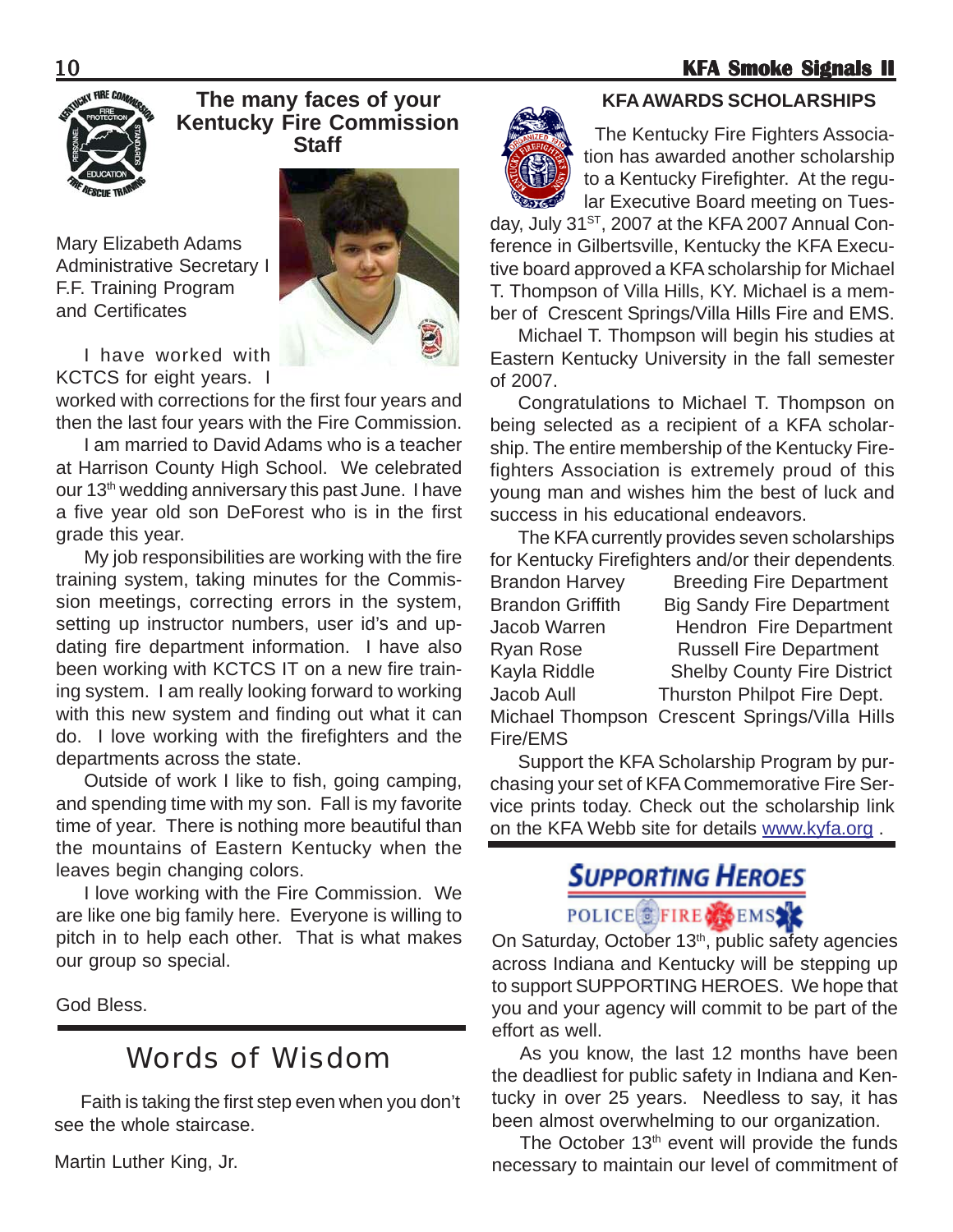support to the families of our fallen heroes. It will also help provide a more solid foundation for our climb to the next level.

#### **BOOT DRIVE (a.k.a.: "Roadblocks)**

The primary effort of the day will be a "Boot Drive" – carried out in communities across the two states. Public safety personnel will be asked to join together to work traffic intersections or other locations to collect public donations. (Those in areas where roadblocks are prohibited have committed to collecting donations at shopping centers or other locations.)

For more information, visit our website or call our office.

If your agency is planning to participate, please register on-line (or call our office). Registration will allow us to effectively target media releases to your area and to ensure you receive the support materials you need.

*As always, thank you for being a "supporting hero!"*

#### www.SupportingHeroes.org

# 3rd Annual Golf Scramble

This years Golf Scramble will be held at the Glen Oaks Country Club in Louisville with a shotgun start at 1 PM on October 22, 2007. Registration begins at 10 am and the practice area will be open at that time. Lunch will be at 11:00 and the awards will be distributed at the dinner that evening. Levels of sponsorship:

- 1. **Platinum** \$5,000.00 Includes 2 teams, a banner to sponsor either the front or backside of the course, mention in all media events, a full page ad in the program booklet.
- 2. **Gold** \$2,000.00 Includes 1 team, a hole sign, and a 1/2 page ad in the event program.
- 3. **Silver** \$1,000.00 Includes 1 team, a hole sign, and 1/4 page ad in the event program.
- 4. **Dinner** \$1,500.00 Includes 1 team in the event, company name on all cart signs, and a 1/4 page ad in the event program.
- 5. **Cart** \$1,000.00 Includes1 team, company name on all cart signs, and mention in the event program.
- 6. **Team** \$400.00 Includes cart, green fee, all practice areas, box lunch, prize drawings, dinner.
- 7. **Player** \$100.00

For more information go to www.kyfa.org

# **NEW ARRIVALS**

The folling Delivers where made by Wynn Fire Equipment



**East Knox VFD**- 2006 Ford F-450 Brush Truck, Diesel, Automatic, 4 x 4, 360-gal. Fiberglass Tank, 18 HP CET Pump, and a Scotty Foam Unit.



**Route 504 FD**- 2007 International, 14' Wynn Pumper Body, 1250 GPM Hale Pump, Foam Pro 1600, 1250 Gallon Poly Tank.



**Coal Run VFD**- 2006 Ford F-550, 4 x 4, 9' Aluminum Rescue Body with Open Top, CET C.A.F.S. Unit, 10,000# Winch and Brush Guard.



**South McCreary VFD**- 2008 Ford F-450, 4 x 4, 9' Steel Flatbed, 18 Hp CET Fire Pump, 360 Gallon Fiberglass Tank.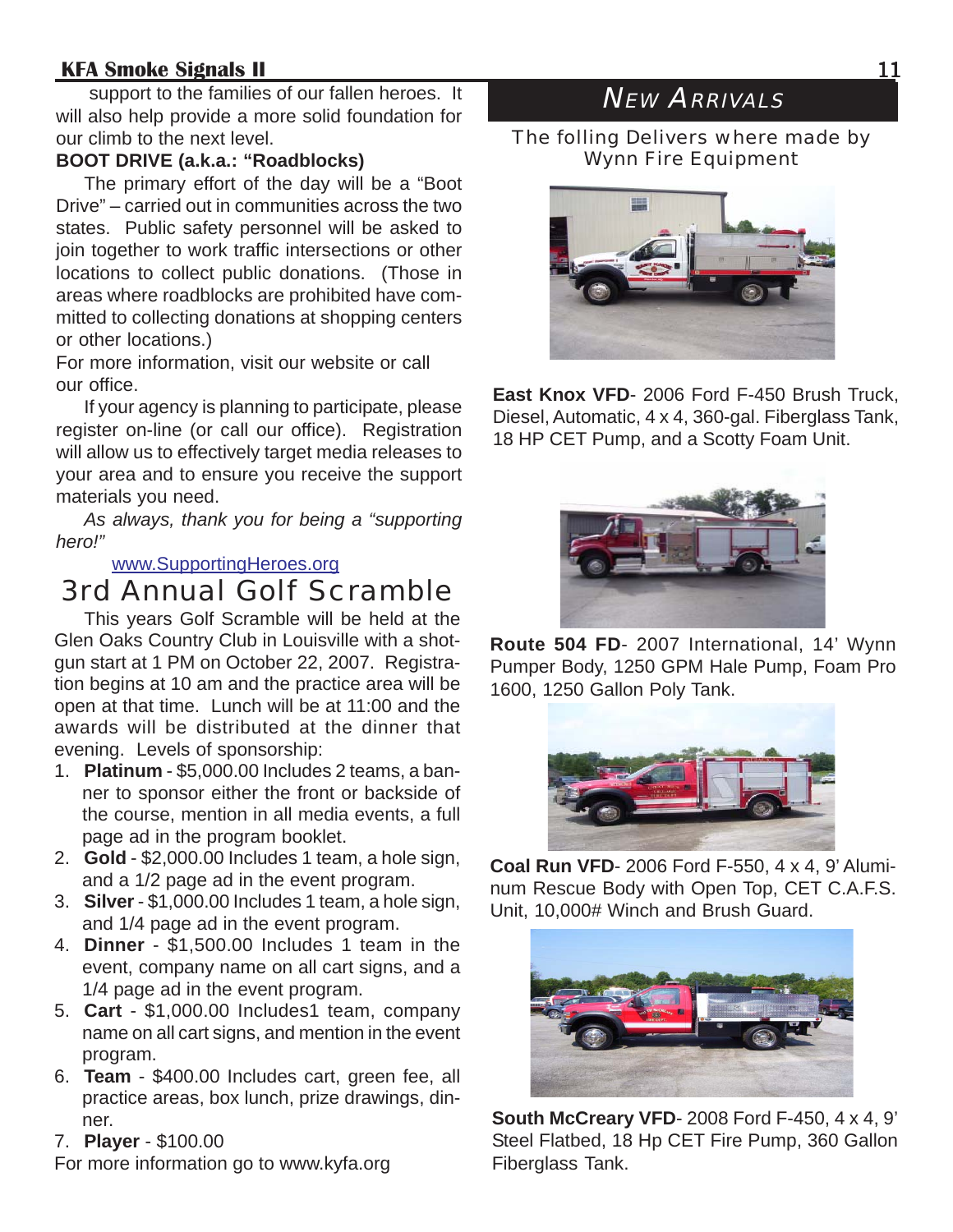" FIREMAN JOE SAYS "



I want to first congratulate our friends from Western Kentucky and thank them for an exceptional conference at Ken-

tucky Dam Village. It was indeed a long journey but the setting was awesome, the hospitality second to none and of course the pleasure of being with friends and comrades.

Fire Prevention Month is upon us, this year's theme, "Practice Your Escape Plan", encourages all of us and our communities to be ready for fire. It isn't enough to have a warning but we need to know what to do. Many of our Fire and Life Safety Educators have excellent programs planned for October and I hope you will do the same.

July 11, 2007 The Kentucky Injury Community Planning Group met in a Fire Symposium held at the Fire Commission Headquarters in Versailles, Ky. I thank the members of our KFA Pub Ed Comm who attended this meeting. Members of Kentucky finest safety personnel were present and many items were discussed and planned, such as; A need to develop a statewide approach to Fire-Related Injury Prevention and Fire Safety in Kentucky. What is each agencies contribution to this effort, who we are, what we do, what would we like to see and how can we work as a TEAM to make it happen. The question was asked, What do we do well? What can we do Better? What are our Priorities for improving Fire Prevention? Many questions. A teleconference call has been planned for Sept  $19<sup>th</sup>$  to prepare an agenda for the next meeting, which will be held in November. I will keep you informed on how all of this plays out.

By the time this newsletter comes out our Pub Ed Comm Mtg will have been completed. I will leave the content of this meeting to be explained during a future newsletter or by your department Pub Ed Person.

NFPA has called for a Meeting of State Wide Champion Management Team November 8-9, 2007 in Orlando, Florida. I have asked Greg Schultz and Adam Fuller to represent Kentucky at this very important meeting. NFPA has specifically asked only two members come who can give a full report of what is happening in their state. We have been told, rather than an educational session this will be a strategic meeting.

I had the pleasure of doing two Train the Trainer Workshops for Risk Watch in Dry Ridge and Corinth during August. Do I ever love spending time with Teachers, School Administrators and of course our Fire & Life Safety Educators to tell them about Risk Watch. I continue to be impressed with how well received Risk Watch is and the exceptional educators we have in Kentucky, believe me, our children are in marvelous hands.

I hope the summer heat has been kind to you, frankly, it is not very pleasant in Northern Kentucky this Friday morning, as I looked out a temperature gauge is showing 92 degrees already with a high expected of 102, I ask God to look after our Emergency Service Folks today! Just think when you read this, I am confident it is A LOT more pleasant. Until next time God Keep you all Safe!

## **Fireman Joe**



#### National Volunteer Fire Council

Ken Knipper, Director Bryant Stiles, Alternate

#### **Update on NVFC Legislative Priorities**

As Congress returns from its August recess, the NVFC would like to give you an overview on the status of some of the most important legislative issues facing the fire and emergency services in the 110th Congress.

#### *Assistance to Firefighters Grants (AFG)*

The AFG program provides funding directly to fire departments to purchase equipment, training, and apparatus. The grants are distributed based on need, and fire service professionals are involved in setting grant criteria as well as reviewing and ranking grant applications.

In FY 2007, AFG was funded at \$547 million. The House-passed Department of Homeland Security (DHS) appropriations legislation for FY 2008 (H.R. 2638) would provide \$570 million. A Senate-passed version of the bill provides \$560 million. H.R. 2638 is expected to be considered by a conference committee of representatives appointed by House and Senate leadership to resolve differences between the House- and Senate-passed versions of the bill.

*"NVFC" continued on next page . .*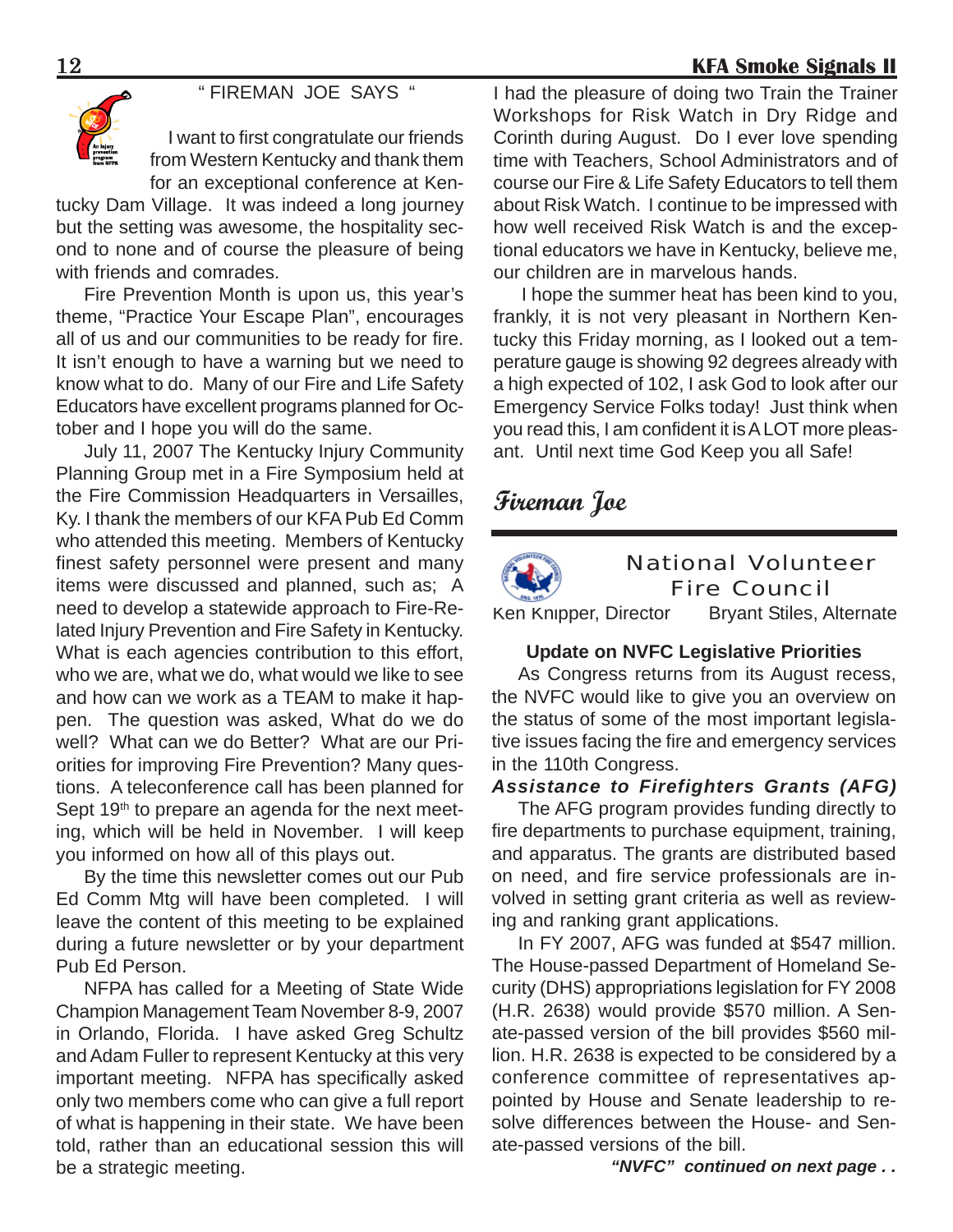Round one of the FY 2007 AFG award announcements came on July 27 this year. Last year the award announcements didn't begin until October, the latest in the history of the program. The NVFC expressed concerns over the delay and other issues surrounding administration of the program in a letter to DHS Secretary Michael Chertoff. The NVFC is pleased that the award announcements began earlier this year and will continue to work with the administration, members of Congress, and other fire service organizations to ensure that the program continues to run as effectively as possible.

#### *Volunteer Responder Incentive Protection Act (H.R. 943, S. 1466)*

The NVFC strongly supports the passage of the Volunteer Responder Incentive Protection Act, which would prevent the Internal Revenue Service (IRS) from taxing the nominal compensation awarded to local volunteer firefighters and emergency medical responders for service to their communities. It would amend the Internal Revenue Code of 1986 to exclude property tax rebates and other benefits provided to volunteer responders from taxable income and employment taxes and wage withholding. The NVFC recently developed a document explaining in detail what the bill does and why it is important, not just for volunteer emergency responders but for communities and taxpayers as well.

House sponsor John Larson (D-CT) has made this bill, H.R. 943, his top priority in the 110th Congress. As of June 27, H.R. 943 had 150 cosponsors, including 15 on the Ways and Means Committee which has jurisdiction over the bill. Senator Chris Dodd (D-CT) introduced Senate companion legislation (S. 1466) along with original cosponsor Gordon Smith (R-OR) on May 23.

#### *Volunteer Firefighter and EMS Personnel Job Protection Act (H.R. 1643)*

The NVFC strongly supports the passage of the Volunteer Firefighter and EMS Personnel Job Protection Act, which would protect the jobs of volunteer emergency services personnel responding to a Presidentially-declared national disaster for up to 14 days. Currently, volunteer firefighters and emergency medical services personnel are not protected from termination or demotion by their

employers should they miss work when asked to respond to a national emergency. This protection is similar to that provided to members of the National Guard.

On March 22, Congressman Rob Andrews (D-NJ) introduced the bill (H.R. 1643) along with original co-sponsors Mike Castle (R-DE), Bill Pascrell (D-NJ) and Randy Kuhl (R-NY). Language exactly the same as H.R. 1643 was inserted into H.R. 1684, which passed the House on May 9. Senator Tom Carper (D-DE) is planning to introduce a Senate companion bill soon.

#### *Hometown Heroes Survivor Benefits Act Implementation*

On December 15th, 2003, President Bush signed into law the Hometown Heroes Survivor Benefits Act, which was designed to expand the Public Safety Officers Benefit (PSOB) program to cover public safety officers who die of heart attacks or strokes in the line of duty. Passage of this legislation had been a top priority for the NVFC during the 108th Congress.

It took the Department of Justice (DoJ), which administers PSOB, almost two years to develop a draft rule for implementing Hometown Heroes and another year after receiving comments on the draft rule from stakeholder organizations like the NVFC to publish a final rule. The final rule went into effect on September 11, 2006 and as of July 13, 2007, seven awards have been made, 47 denials have been issued, and 199 cases are still pending.

In April, the NVFC signed onto a letter to President Bush expressing concern over delays in processing applications and the low number of awards that had been made. In May, the NVFC developed a document designed to assist volunteer emergency response agencies in submitting Hometown Heroes applications. The document expanded on a checklist developed by DoJ to identify mistakes commonly made on Hometown Heroes applications that can lead to delays or a denial of benefits.

On July 11, NVFC Chairman Philip C. Stittleburg spoke at a press conference in the Russell Senate Office Building and called for DoJ to begin making awards and for Congress to investigate the process by which DoJ has been making determinations. The NVFC will continue to work to rectify this situation for the families of fallen public safety officers.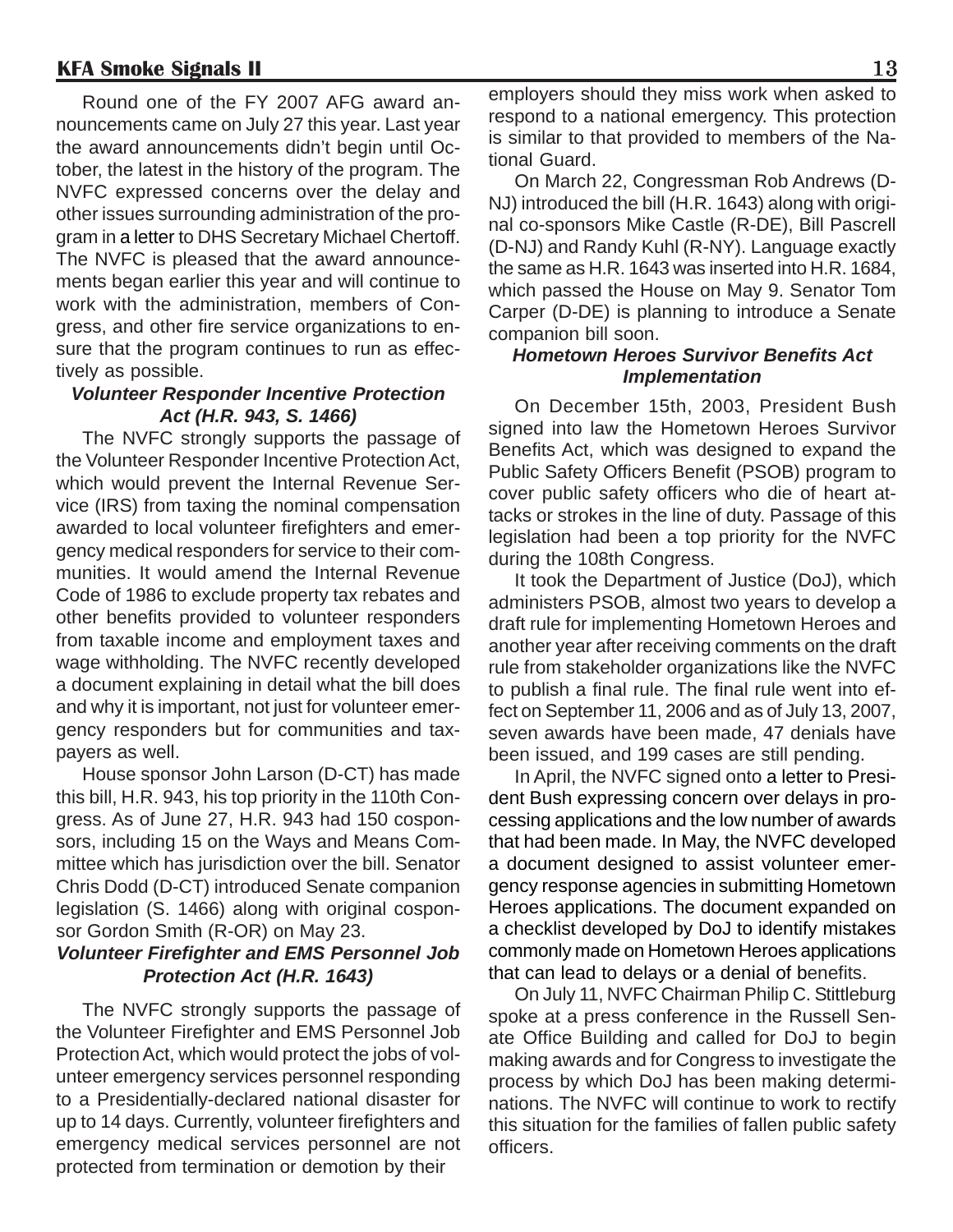| <b>Kentucky Firefighters Association Sustaining Members</b>                                                                                                                                                 |                                                                                                                                                               |                                                                                                                                                                                                                                                        |  |  |  |  |  |  |  |
|-------------------------------------------------------------------------------------------------------------------------------------------------------------------------------------------------------------|---------------------------------------------------------------------------------------------------------------------------------------------------------------|--------------------------------------------------------------------------------------------------------------------------------------------------------------------------------------------------------------------------------------------------------|--|--|--|--|--|--|--|
|                                                                                                                                                                                                             | Please remember these members when you have purchasing needs.                                                                                                 |                                                                                                                                                                                                                                                        |  |  |  |  |  |  |  |
| 10-33 EQUIPMENT, INC.<br>Craig Hiser<br>540 Peterson Rd . Cave City, KY 42127<br>877-678-1033 270-453-3473Fax 270-453-<br>3474 Web site: www.10-33.com<br><b>Albert'sMen's Shop</b><br>Uniforms-Accessories | A&A Safety Inc.<br>1126 Ferris Road<br>Amelia, OH 45102<br>Phone 513-943-6100<br>America's Bravest Equip. Co.<br>PO Box 197335Louisville Ky 40259             | <b>Advanced Fire &amp; Rescue</b><br>Equipt. Co. Inc. Nick Gapinski 365<br>Persimmon Circle, Booneville, IN 47601<br>800-853-7675 Fax 812-897-7816<br>Email nickgap@sbcglobal.net<br><b>Bluegrass Fire Apparatus</b><br>Dewey Cruse 207 Peterson Drive |  |  |  |  |  |  |  |
| Fred Schilling 809 Monmouth St.<br>Newport KY 41071<br>859-261-9508 Fax 859-261-6678<br><b>Bluegrass Fire Equipment</b>                                                                                     | 502-493-5985Fax 502-493-5986<br>www.abec1.com<br><b>Bluegrass Uniforms Inc.</b>                                                                               | Elizabethtown KY 42701<br>800-738-1006 Fax 270-737-0190<br><b>Bound Tree Medical</b>                                                                                                                                                                   |  |  |  |  |  |  |  |
| John Baker 780 Enterprise Dr<br>Lexington, KY 40510<br>800-526-8393  Fax 859-233-1167<br>www.bluegrassfire.com<br><b>Command Fire Equip. Appar.</b>                                                         | Jason Colson 3533 Dahlia Way -<br>Bowling Green42101 and 961 South<br>2nd St. Louisville, KY 40203                                                            | Diana Wertenberger 5200 Rings Rd<br>Suite A Dublin OH 43017<br>800-533-0523 Fax 800-257-5713                                                                                                                                                           |  |  |  |  |  |  |  |
| Joe Barkey<br>8216 Blue Ash Rd. Cincinnati OH 45236<br>513-891-6120 Fax 513-984-4673<br>Cell 513-616-5867 Joebarkey@yahoo.com                                                                               | <b>Comtronics</b> David Fried<br>2456 Fortune Dr. Lexington KY 40509<br>859-299-9494<br>credit@comtronicsindustrial.com                                       | <b>Division of Fire Prevention</b><br><b>State Fire Marshal</b><br>101 Sea Hero Road Suite 100<br>Frankfort, KY 40601                                                                                                                                  |  |  |  |  |  |  |  |
| <b>Dove Designs</b><br>Chris Hays Rt 1 Box 275 G<br>Monticello KY 42633<br>www.dovedesigns.com<br>888-377-4459  Fax 606-340-9372                                                                            | <b>ECCO-Tech USA, UC</b><br>1313 South Main Street<br>London KY 40741<br>606-877-1135 Fax 606-877-3240<br>Email: crecotech@yahoo.com                          | <b>Emergency Care &amp; Safety Insti.</b><br>Jones & Bartlet - Jamie S. Greene<br>6742 Forest Hill Blvd. #121<br>W. Palm Beach FL 33413 850-228-2510<br>E-Mail: jgreene@jbpub.com<br>Web www.ecsinstitute.org                                          |  |  |  |  |  |  |  |
| ///EMERGENCY EQUIPMENT<br><b>MIKE BRADY</b><br><b>RESCUE EQUIPMENT &amp; VEHICLES</b><br>(859) 359-4502 (859) 359-4503 FAX<br>http://www.EEResQ.com<br>E-Mail: EEResQ@cs.com                                | <b>Emerg. Reimbursement Ser.</b><br>215 McArthur Drive<br>Louisville KY 40207 502-896-8080<br>Email debramurphy@bellsouth.net                                 | <b>ESIP</b><br><b>Emergency Services Insurance Program</b><br>20 Church St Cortland, NY 13045<br>800-822-3747 Fax 607-756-6225<br>www.mcneilandcompany.com                                                                                             |  |  |  |  |  |  |  |
| FAAC Inc. 1229 Oak Valley Dr.<br>Ann Arbor MI 48108<br>734-761-5836 Fax 734-761-5368<br>Email dbasch@faac.com                                                                                               | <b>Ferrara Fire Apparatus Inc.</b><br>Kevin Hardwick PO Box 249<br>Holden LA 70744<br>800-443-9006 www.ferrarafire.com                                        | <b>Finley Fire Equipment</b><br>John Baker, Eric and Jason Colson<br>20 S 5th Street McConnelsville OH<br>43756 www.finleyfire.com 800-545-3280                                                                                                        |  |  |  |  |  |  |  |
| Firecom Barry Jackson<br>4785 Pleasant Grove Rd. Lexington KY<br>800-527-0555 x112<br>40515<br>Fax 503-608-3474<br>http://www.firecom.com                                                                   | <b>Fire Department</b><br><b>Service &amp; Supply</b><br>Jay Trautwein P.O. Box 20207<br>Louisville, KY 40250<br>800-321-6965  Fax 502-491-1487               | <b>Fire Pumps &amp; Equipment</b><br>Joe Reynolds<br>5252 Rt 1428 PO Box 475<br>Allen KY 41601 800-419-3475<br>Fax 606-874-3472                                                                                                                        |  |  |  |  |  |  |  |
| <b>Firovac-Reberland</b><br>Larry Reber 5963 Fountain Nook Road<br>Apple Creek, OH 44606<br>330-698-5883 Fax 330-698-7723<br>sales@firovac.com                                                              | <b>First In Rescue Equipment Inc.</b><br>Jim Whitaker 113 Bessmer Lane<br>Walton KY 41094<br>859-485-2870 Fax 859-485-2872                                    | <b>Frontline Fire Equipment</b><br>PO Box 1713 Hyden KY 41749-1713<br>606-899-1427 Fax 888-556-3473<br>Email frontline@tds.net                                                                                                                         |  |  |  |  |  |  |  |
| <b>FTA Consultants</b><br><b>Fire Training Assoc.</b><br>PO Box 8271 Carlisle OH 45005-1304<br>937-746-3587 Fax 937-746-1304<br>Email hertelfta@juno.com                                                    | <b>Galls</b><br>2680 Palumbo Drive<br>Lexington KY 40509<br>Phone 859-266-7227                                                                                | <b>Gordon Bernard Company, LLC</b><br><b>Community Birthday Calendar</b><br>22 Whitney Dr Milford Ohio 45150<br>513-248-7600 Fax 513-248-7606<br>http://www.gordonbernard.com/                                                                         |  |  |  |  |  |  |  |
| <b>Hal Rogers Fire Training Ctr</b><br>180 Oak Leaf Ln.<br>Somerset KY 42503<br>606-679-7075 Fax 606-679-4053                                                                                               | <b>High Tech Rescue Inc.</b><br>James Riddle<br>250 Rockbridge Road<br>Shelbyville, Ky. 40065<br>502-633-0149  Fax 502-633-0659<br>james.riddle@insightbb.com | <b>Hilliard Enhanced</b><br><b>Learning Programs (HELP)</b><br>Mike Hilliard www.4-help.org<br>Email: sales@4-help.org<br>Fax 502-532-0800<br>888-504-4357                                                                                             |  |  |  |  |  |  |  |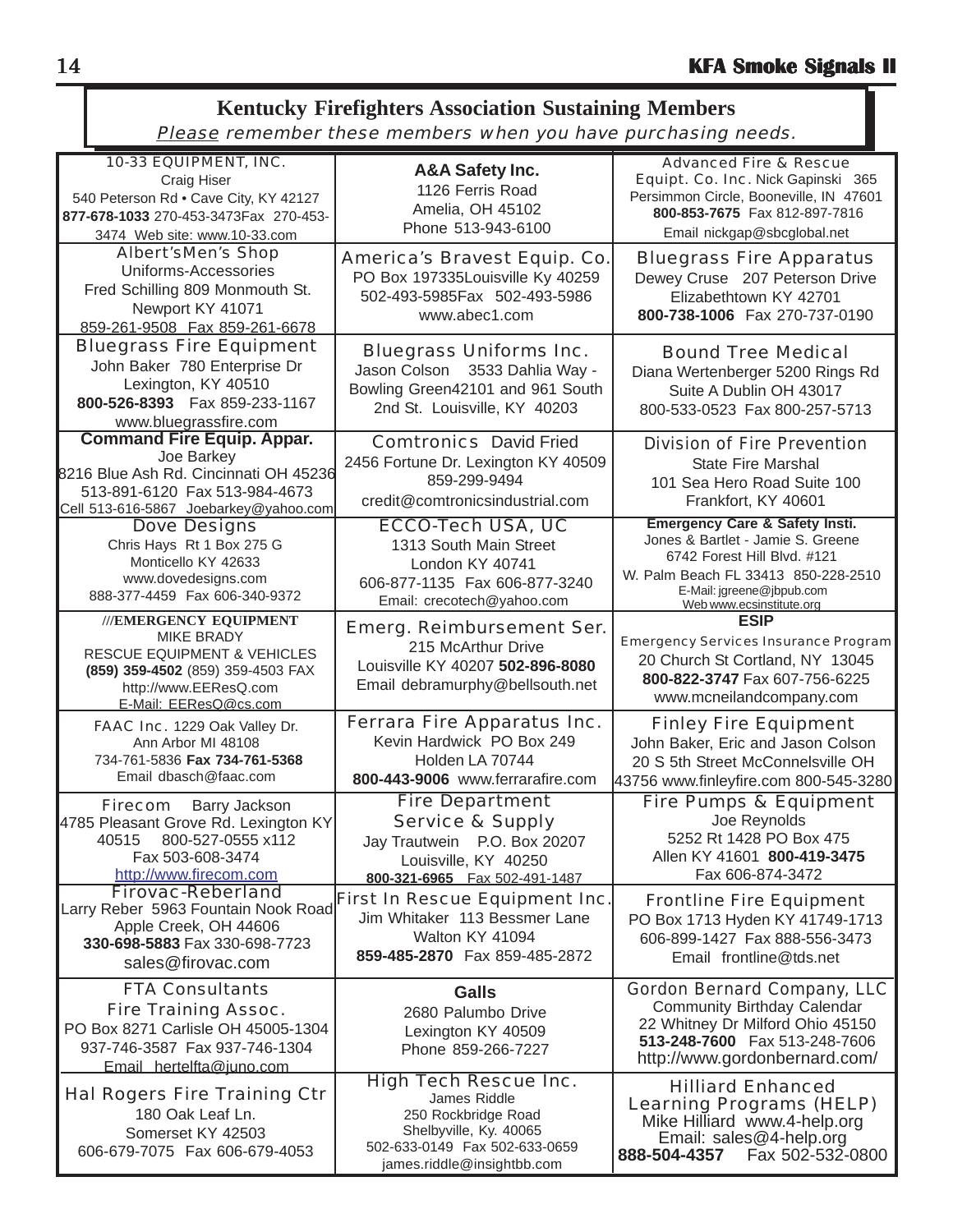#### **Kentucky Firefighters Association Sustaining Members** Please remember these members when you have purchasing needs.

| <b>INTERSPIRO INC.</b><br>10225 82nd Avenue<br>Pleasant Praire, WI 53158-5801<br>800-468-7788 or 765-808-6017<br>Fax 262-947-9902<br>jeff.stigall@interspiro.com                           | <b>Kentucky Assoc. of Counties</b><br>380 King Daughters Drive<br>Frankfort, KY 40601<br>502-223-7667 Fax 502-223-1502<br>bobarndd@kaco.org                 | <b>Kentucky Assn. of Fire Chiefs</b><br>c/o Anchorage Fire&EMS<br>1400 Evelegreen Road<br>Anchorage, KY 40223<br>502-245-6755  Fax 502-245-9029<br>chief@anchoragefireandems.com   |
|--------------------------------------------------------------------------------------------------------------------------------------------------------------------------------------------|-------------------------------------------------------------------------------------------------------------------------------------------------------------|------------------------------------------------------------------------------------------------------------------------------------------------------------------------------------|
| <b>Kentucky Fire Commission SFRT</b><br><b>KCTCS</b><br>Director Ronnie Day<br>300 N Main Street, Versailles KY 42353<br>(800) 782-6823<br>(859) 256-3478<br>Fax (859) 256-3125            | Ky Public Entity Programs / VFIS<br><b>Steve Sierveld</b><br>P.O. Box 17374 . Dixie Branch<br>Edgewood, KY 41017<br>800-753-6734    Fax 859-331-3734        | Lab - Tronics Inc.<br>Vertex Standard / KENWOOD Dealers<br>511 34th Street, Catlettsburg KY 41129<br>800-745-5479 Fax 606-739-0023<br>labtronicsinc@yahoo.com                      |
| <b>Life Net Air Medical Services</b><br>David Williams<br>975 River Bend Rd Frankfort KY 40601<br>859-983-1176 Fax 502-223-3099<br>drwilliams@airmethods.com                               | Life Star Rescue Inc.<br>John Ryder, President<br>1171 Production Drive<br>Van Wert, OH 45891-9390<br>419-238-1459                                          | <b>Mountain Valley Insurance</b><br>Faye Rice 267 Terrell Lane, Suite A<br>Barbourville KY 40906<br>888-332-3205 Fax 606-546-4146<br>Email frice@mviweb.com                        |
| M & S Fire & Safety<br>Alex W. Smith 670 E Franklin Street<br>Evansville IN 47711<br>800-467-2118 812-424-3863<br>FAX 812-421-3707 www.mandsfire.com                                       | <b>NFPA</b> Russell Sanders<br>3257 Beales Branch Road<br>Louisville KY 40206<br>502-894-0411 Fax 502-894-0519<br>Email rsanders@nfpa.org                   | <b>Orr Rapid Response</b><br>Michael Kidwell 11601 Interchange Dr<br>Louisville KY 40229<br>502-494-3687 Fax 800-800-6774<br>Email: michaelk@orrcorp.com                           |
| <b>Paul Miller Mazda-Ford-Isuzu</b><br>975 E. Newcircle Rd PO Box 1435<br>Lexington KY 40588-1435<br>859-244-4253 Fax 859-244-4235<br>E-mail gwells@pmford.com                             | <b>PHI Air Medical of Kentucky</b><br>1001 Monarch Street Suite 100<br>Lexington KY 40513<br>859-219-3053 Fax 859-219-3059<br>E-mail mposnter@phihelice.com | <b>Plymovent Inc.</b><br>115 Melrich Road<br>Cranbury, NJ 08512-3512                                                                                                               |
| <b>Provident Insurance</b><br>C.J. Bens 272 Alpha Drive<br>Pittsburgh PA 15238<br>800-447-0360 Fax 412-963-0415<br>Email: cbens@providentbenefits.com                                      | <b>Public Entity Insurance</b><br>1056 Wellington Way Suite 130<br>Lexington KY 40513<br>888-696-9620 Fax 859-296-4583<br>Email mfinke@roeding.com          | <b>Safety USA</b><br>David Joels<br>4810 Popular Place Drive<br>Louisville KY 40213 502-810-0303<br>campsafe@bellsouth.net                                                         |
| <b>Schellers Fitness &amp; Cycling</b><br>1987 Harrodsburg Road<br>Lexington KY 40503 859-873-0699<br>Fax 859-276-1071<br>Email bgoodwin@schellers.com                                     | <b>Siegel's Uniforms</b><br>Fred Levin<br>101 SE 4th Street<br>Evansville IN 47708<br>800-352-2555 Fax 812-425-2268                                         | <b>Summit Fire Apparatus</b><br>Joe Messmer<br>P.O. Box 17128<br>Edgewood, KY 41017<br>859-331-0360 Fax 859-331-0399                                                               |
| <b>Sutphen Corporation</b><br>Harry or Dan Sutphen, Jason Franklin<br>7000 Columbus Marysville Road<br>Amlin, OH 43002<br>800-848-5860 Fax 614-889-0874<br>Email: hsutphen@sutphencorp.com | <b>Tech Med Industries</b><br>5230 Park Emmerson Dr. Suite C<br>Indianapolis, IN 46203<br>800-788-6554  Fax 317-783-6901<br>plohkamp@pmrtechmed.com         | <b>Tennessee Equipt. &amp; Supply</b><br>921 Olive Road<br>Knoxville TN 37934<br>800-327-4036 Fax 865-966-0042<br>Email cliffk@tds.net                                             |
| <b>Texas Fire Trucks LTD</b><br>17111 Crooked Oak<br>Cyprass TX 77429<br>281-831-2737<br>Email etpetocz@aol.com                                                                            | <b>Trademaster Inc.</b><br>1150 Stephenson Hwy.<br><b>Troy MI 48084</b><br>585-899-8651 Fax 248-577-8524<br>Email tgorman@trademaster.cc                    | Vehicle Systems Inc.<br>John H. Burns 629 Shelby Street<br>Lexington KY 40505<br>859-252-1377 800-444-FIRE (3473)<br>Fax 859-255-5536                                              |
| <b>Vogelpohl Fire Equipment, Inc.</b><br>William Vogelpohl<br>2770 Cireleport Drive<br>Erlanger, KY 41018<br>800-797-8317  Fax 859-282-1550                                                | <b>Wathen Sales &amp; Service LLC</b><br>255 M. Cain Rd.<br>Brandenburg KY 40108<br>270-828-8709  Fax 270-828-5128<br>jimrock@bbtel.com                     | Wynn Fire & Rescue Equipment<br><b>Apparatus Manufacturers</b><br>Charles & Kathy Wynn<br>P.O. Box 1585 Corbin, KY 40702<br>606-523-9269    Fax 606-523-0591<br>cwynn@wynnfire.com |